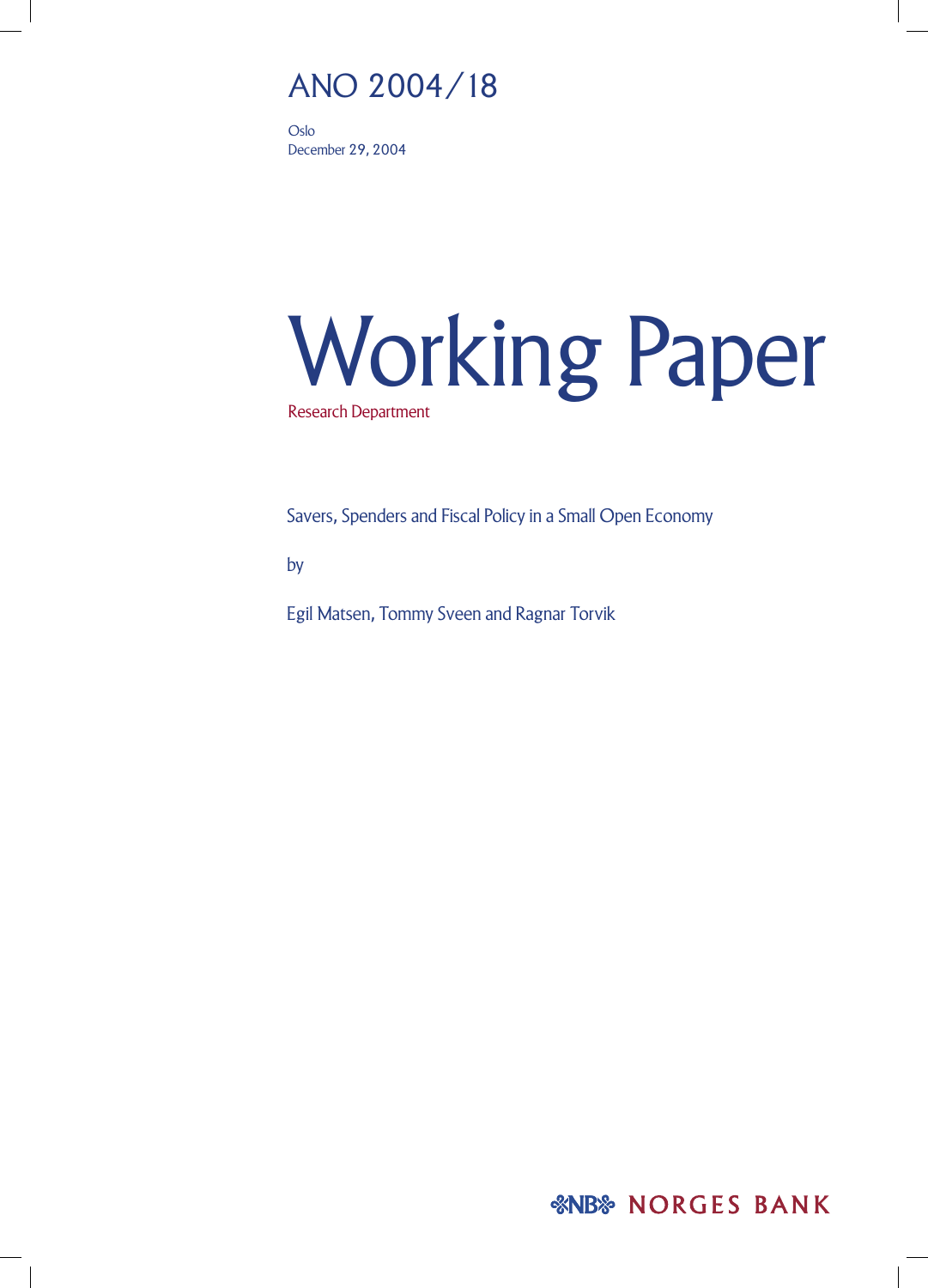Working papers fra Norges Bank kan bestilles over e-post: posten@norges-bank.no eller ved henvendelse til: Norges Bank, Abonnementsservice Postboks 1179 Sentrum 0107 Oslo Telefon 22 31 63 83, Telefaks 22 41 31 05

Fra 1999 og senere er publikasjonene tilgjengelige som pdf-filer på www.norges-bank.no, under "Publikasjoner".

Working papers inneholder forskningsarbeider og utredninger som vanligvis ikke har fått sin endelige form. Hensikten er blant annet at forfatteren kan motta kommentarer fra kolleger og andre interesserte.

Synspunkter og konklusjoner i arbeidene står for forfatternes regning.

*Working papers from Norges Bank can be ordered by e-mail: posten@norges-bank.no or from Norges Bank, Subscription service, P.O.Box. 1179 Sentrum N-0107Oslo, Norway. Tel. +47 22 31 63 83, Fax. +47 22 41 31 05*

*Working papers from 1999 onwards are available as pdf-files on the bank's web site: www.norges-bank.no, under "Publications".*

*Norges Bank's working papers present research projects and reports (not usually in their final form) and are intended inter alia to enable the author to benefit from the comments of colleagues and other interested parties.*

*Views and conclusions expressed in working papers are the responsibility of the authors alone.*

ISSN 0801-2504 (printed) 1502-8143 (online)

ISBN 82-7553-274-4 (printed), 82-7553-275-2 (online)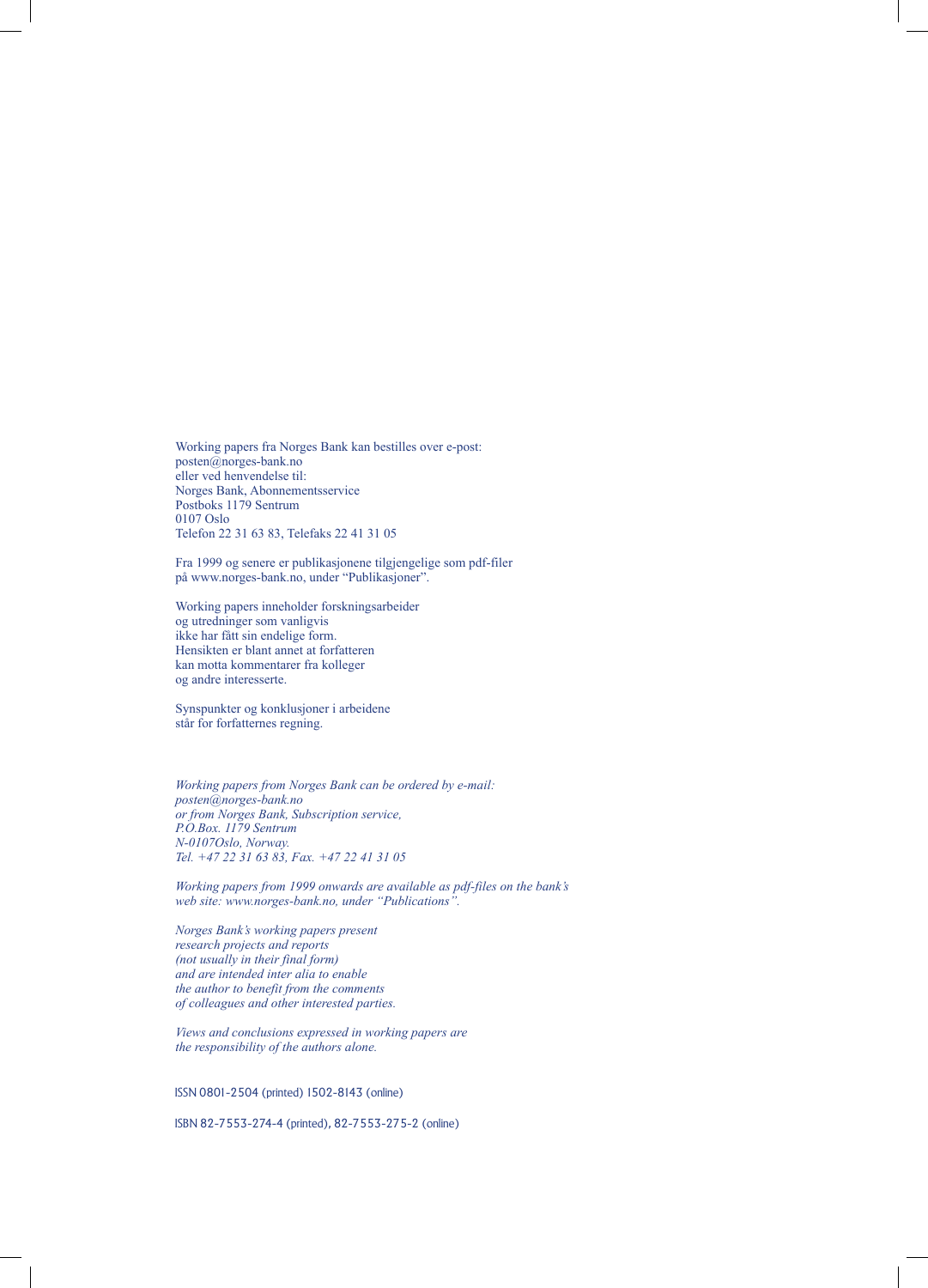# Savers, Spenders and Fiscal Policy in a Small Open Economy

Egil Matsen<sup>†</sup> Tommy Sveen<sup>‡</sup> Ragnar Torvik<sup>§</sup>

December 29, 2004

#### Abstract

This paper analyzes the effects of fiscal policy in an open economy. We extend the savers-spenders theory of Mankiw (2000) to a small open economy with endogenous labor supply. We first show how the Dornbusch (1983) consumption-based real interest rate for open economies is modified when labor supply is endogenous. We then turn to the effects of fiscal policy when there are both savers and spenders. With this heterogeneity taken into account, tax cuts have a short-run contractionary effect on domestic production, and increased public spending has a short-run expansionary effect. Although consistent with recent empirical work, this result contrasts with those of most other theoretical models. Transitory changes in demand have permanent real effects in our model, and we discuss the implications for real exchangerate dynamics. We also show how "rational" savers may magnify or dampen the responses of "irrational" spenders, and show how this is related to features of the utility functions.

Keywords: rule-of-thumb consumers, fiscal policy, open economy.

JEL Classification: E21, E62, F41.

<sup>\*</sup>We thank Kimberley Jordan, Assar Lindbeck, Dirk Niepelt, Øistein Røisland, Fabrizio Zilibotti, and participants in seminars at IIES (Stockholm), NHH (Bergen), and our affiliated institutions for their helpful comments. Matsen acknowledges financial support from the Research Council of Norway. The views expressed are those of the authors, and not necessarily those of Norges Bank.

<sup>&</sup>lt;sup>†</sup>Norwegian University of Science and Technology and Norges Bank (The Central Bank of Norway). Corresponding author. Address: NTNU, Department of Economics, Dragvoll, NO-7491 Trondheim, Norway. Email: egilm@svt.ntnu.no

<sup>&</sup>lt;sup>‡</sup>Norges Bank. Email: tommy.sveen@norges-bank.no

<sup>&</sup>lt;sup>§</sup>Norwegian University of Science and Technology and Norges Bank. Email: ragnarto@svt.ntnu.no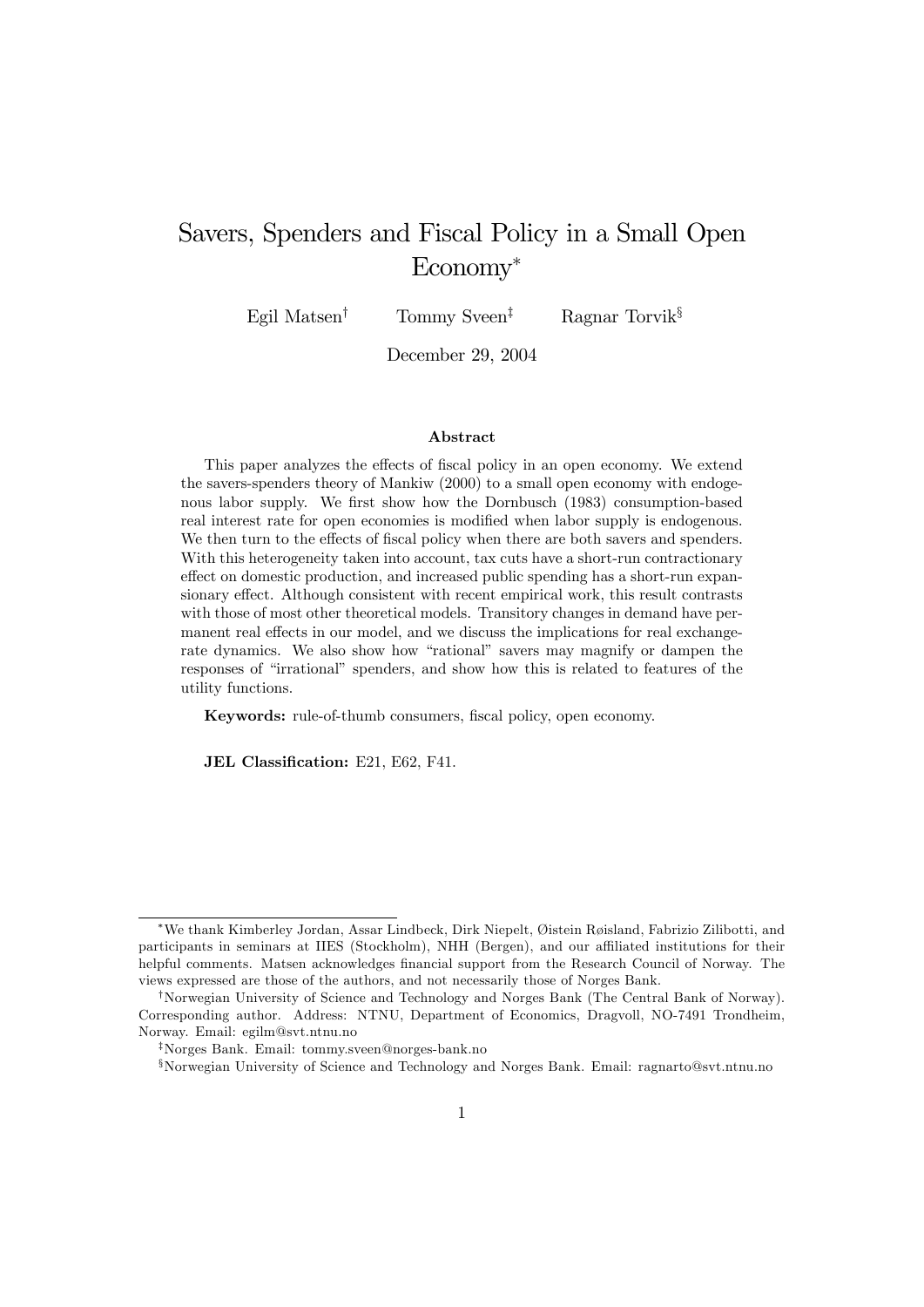# 1 Introduction

Economists typically base their analyses of fiscal policy on forward-looking theories of consumer behavior; namely, the representative-agent permanent-income model or the life-cycle overlapping generations (OLG) model. However, empirical studies of fiscal policy effects do not support these models. In particular, the link between fiscal policy and private consumption seems to contradict the empirical predictions. Boskin (1988) and Poterba (1988), for instance, conclude that the impact of tax cuts on consumption is much larger than the neutral (or the very small) effect predicted by a life-cycle or permanent-income model. Similarly, Blanchard and Perotti (2002), Perotti (2002) and Galí et al.  $(2003)$  estimate a significant positive relationship between government spending and private consumption.<sup>1</sup> This is also difficult to reconcile with standard forward-looking models.

Boskin, Galí et al. and Poterba suggest that myopic "rule-of-thumb" behavior by households is a likely explanation of their empirical results.<sup>2</sup> The traditional Keynesian IS-LM-type model incorporates myopia because consumers only care about current income when making consumption decisions. However, the empirical studies referred to give little support to this model. The response of private consumption to tax cuts is substantially lower than that predicted by a standard Keynesian model. The estimates in Boskin (1988) suggest that the effects of tax cuts on consumption are "only one-third as large as the typical Keynesian estimate  $\ldots$ <sup>n</sup> (p. 401). Moreover, Perotti (2002) finds small effects of fiscal policy on GDP in five OECD countries. He finds a positive link between government spending and output, but the multipliers are generally less than unity. Perotti finds even smaller effects of tax cuts on GDP; his benchmark results indicate negative effects of tax cuts on GDP in Australia, Germany and the UK.<sup>3</sup>

In this paper, we present a model of a small open economy that can account for these stylized empirical observations. Our framework is based on Mankiwís (2000) proposition that fiscal policy should be analyzed in the context of simple microeconomic heterogeneity in the form of *savers* and *spenders*.<sup>4</sup> Savers have long time horizons and smooth consumption from year-to-year and generation-to-generation, whereas spenders adopt the rule-of-thumb of consuming their disposable income in every period.<sup>5</sup> Several

<sup>5</sup>Mankiw's argument for this heterogeneity is based on facts about consumption behavior. On the

<sup>&</sup>lt;sup>1</sup>The studies referred to are based on US data, except that of Perotti (2002). Perotti analyzes data from Australia, Canada, Germany and the UK, in addition to the US.

<sup>&</sup>lt;sup>2</sup>One can interpret rule-of-thumb behavior as a result of either credit-market imperfections in the form of borrowing constraints, or as a deviation from full rationality. Thaler (1992, p. 120) refers to "... two important sources of liquidity constraints: those imposed by capital markets, and those imposed by individuals on themselves."

<sup>&</sup>lt;sup>3</sup>Note however that Perotti finds the latter results "suspicious" (p. 24). He nevertheless concludes that the positive effects of tax cuts on GDP obtained by Blanchard and Perotti (2002) for the US are at "the high end of the spectrum" (p. 25) among OECD countries.

<sup>4</sup>Poterba (1988) also implicitly suggests that a framework with myopic and forward-looking agents could explain the empirical link between tax changes and consumption: "Myopia, if part of the explanation, is clearly not universal. There are obvious cases ... that suggest a substantial number of tax payers are responsive to preannounced changes in policy. The existence of such taxpayers, however, does not disprove of others who fail to look ahead." (p. 417).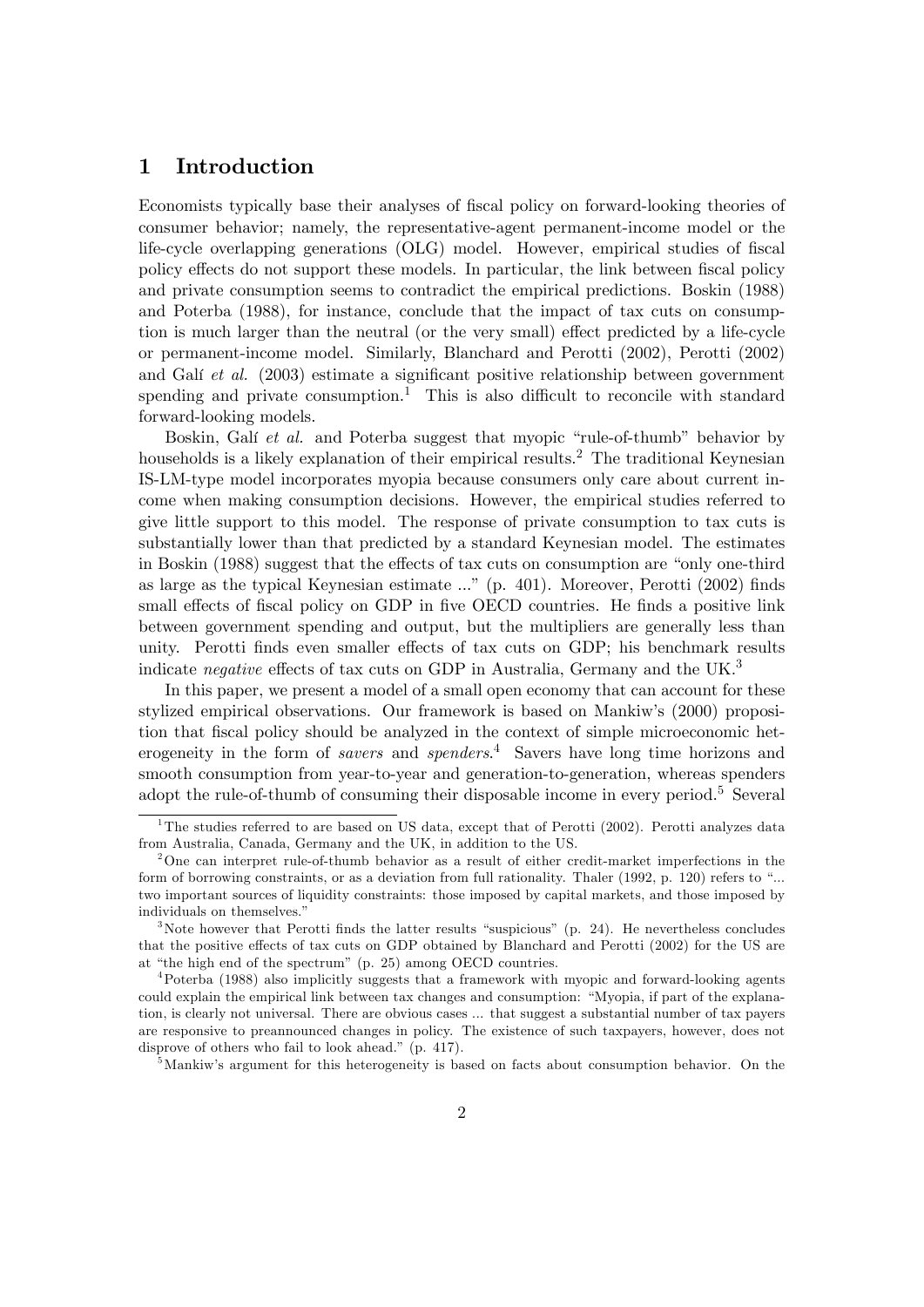recent papers demonstrate that the inclusion of this simple heterogeneity in macroeconomic models provides important insights into the effects of macro-policies. Amato and Laubach  $(2003)$  and Galí *et al.*  $(2004)$  analyze monetary policy with rule-of-thumb behavior, and Mankiw  $(2000)$  and Galí *et al.*  $(2003)$  explore the implications of fiscal policy in closed economies.<sup>6</sup>

The introduction of openness into a spenders-savers framework provides new channels for fiscal policy that operate through real exchange rates and current account dynamics. We show that this challenges some closed-economy results, and importantly, that our results are consistent with the stylized facts of fiscal policy discussed above. First, in an open economy, tax cuts stimulate private consumption, but—in line with Perotti's  $(2002)$ findings—have a negative effect on output. Thus, unlike in the closed- economy model of Mankiw (2000), tax cuts are not necessarily expansionary when some consumers behave in a "Keynesian" fashion (by consuming labor income).

Second, like Galí et al.  $(2003)$ , we find that increased government spending can increase private consumption. However, Gali et al.  $(2003, p. 3)$  argue that "... the coexistence of sticky prices and rule-of-thumb consumers is a necessary condition for an increase in government spending to raise aggregate consumption.î While this may be the case in a closed economy, we show that imposing sticky prices is not necessary for increased public spending to increase consumption in an open economy. The reason is that spenders affect the path for the real exchange rate, and rational forward-looking savers take this into account. In closed-economy models, such effects are assumed away. We discuss the circumstances under which the response from savers either magnifies or dampens the response of spenders.

Our framework is most closely related to the early closed-economy models with spenders and savers, but is also related to other open-economy models. In particular, our analysis is closely related to the Dornbusch (1983) model of the equilibrium real interest rate in a small open economy. Assuming exogenous production, Dornbusch showed that the relevant interest rate facing domestic agents in such an economy is the world interest rate adjusted for intertemporal changes in the relative price of home goods. Our model allows for non-separable utility in consumption and leisure combined with endogenous production. In this case, we show that the relevant interest rate facing domestic savers is Dornbusch's interest rate adjusted for intertemporal changes in the wage rate. The Dornbusch interest rate is a special case in our model.

Another closely related paper is Persson's (1985) analysis of budget deficits and

one hand, aggregate consumer spending follows current aggregate income far more closely than is suggested by forward-looking theories (see, e.g., Campbell and Mankiw, 1991), and micro-data reveals that many households hardly save at all (see, e.g., Wolff, 1998), which suggests that they cannot smooth consumption over time.

On the other hand, some consumers seem to have long time horizons. Mankiw reports, for instance, that while the top five percent of people in the US income distribution earn 15-20 percent of total income, they hold 72 percent of the economy's financial wealth. Such wealth accumulation suggests that motives such as bequests may be important, which implies that some households have long time horizons.

<sup>&</sup>lt;sup>6</sup>The empirical importance of spenders is documented in a series of papers by Campbell and Mankiw (1989, 1990, 1991). They estimate that about half of US income is earned by rule-of-thumb consumers. Similar results have been obtained for other countries by other researchers.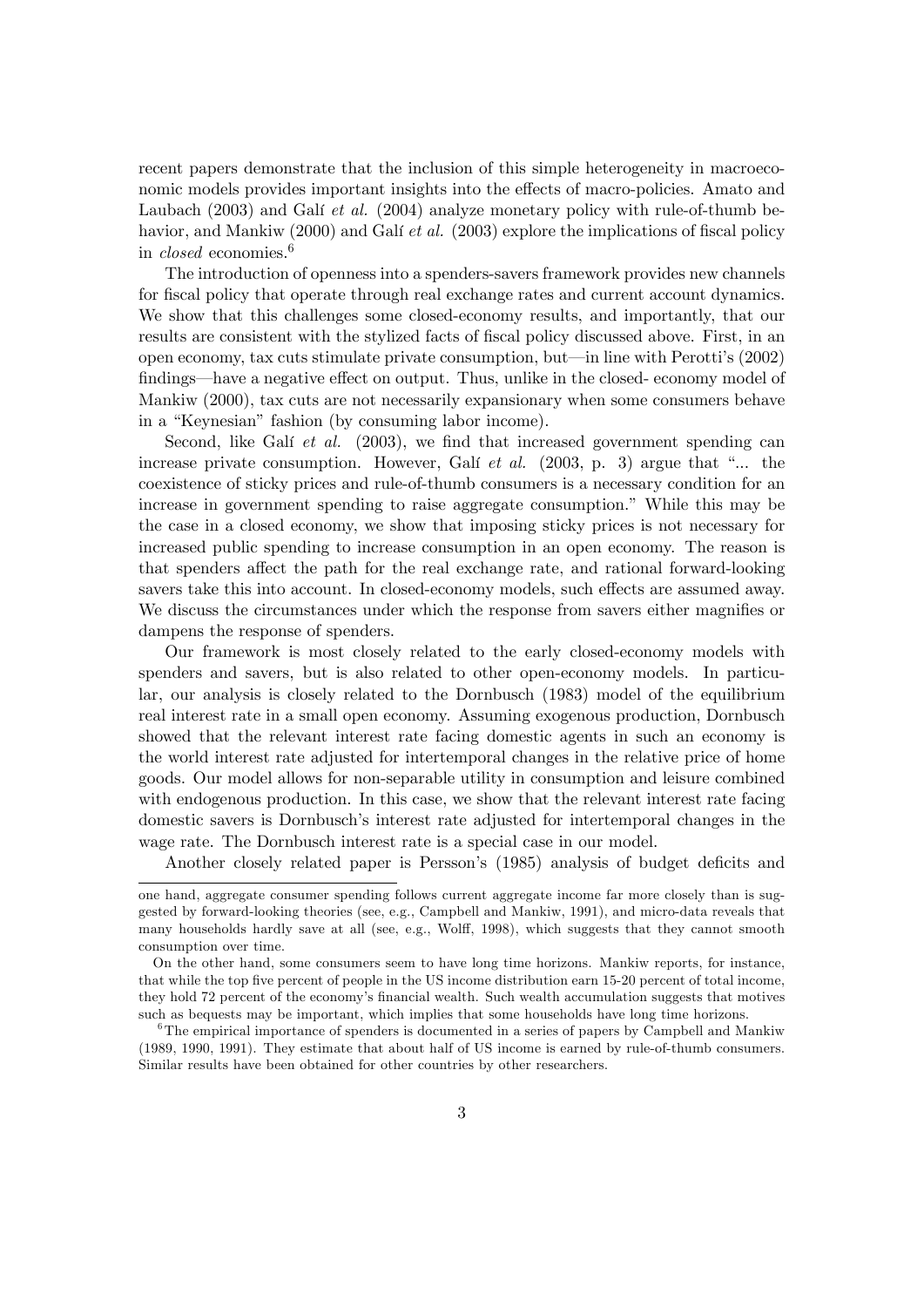public debt in open OLG models. He focuses on intergenerational welfare distributions of public debt, whereas we concentrate on short-run effects on relative prices and economic activity. Moreover, labor supply responses play an important role in our model, while labor supply is exogenous in Persson's paper.

We show how the interaction between heterogeneity, openness and labor supply determines real exchange-rate dynamics. Although our model incorporates constant returns to scale in production, taxes and public spending affect both short- and long-run real exchange rates. Due to the role of spenders, higher current transfers, for instance, raise labor demand and lower labor supply. Therefore, the short-run real exchange rate appreciates. However, in the long run, the real exchange rate must depreciate to below its initial level. This is because current higher transfers and demand must be met by lower future transfers and demand (unless savers completely counteract them, which does not occur in our model) and higher future labor supply. Thus, not only does the short-run real exchange rate overshoot its long-run value, it also moves in the opposite direction.

The paper is organized as follows. In section 2, we develop a small open-economy model with savers and spenders. In section 3, we briefly describe the market for domestically produced goods. In section 4, we describe the stationary equilibrium of the model. In section 5, which is the main section of the paper, we analyze the effect of different fiscal policies. Section 6 concludes the paper. Some derivations and a proof are relegated to the Appendix.

# 2 A small open economy with savers and spenders

We consider a small open economy that is inhabited by two types of household. In the spirit of Mankiw (2000), we denote them as *savers* and *spenders*, respectively. Savers are fully rational intertemporal maximizers, whereas spenders consume their entire after-tax labor income in every period. In addition, we follow Galí and Monacelli (2004) and model a continuum of small open economies indexed on the unit interval. Hence, each country is sufficiently small to have negligible effects on output, prices and the interest rate in other economies within the world economy. This enables us to treat all foreign variables as exogenous. Each economy comprises households, perfectly competitive Örms and a fiscal authority. Different countries share the same technology, preferences and market structures, but are subject to idiosyncratic changes in fiscal policy. We next describe a typical small open economy, the home country, in detail.

#### 2.1 Households

#### 2.1.1 Savers

A fraction  $1 - \lambda$  of households has access to an international financial market where they can save and borrow at the constant exogenous interest rate r. These households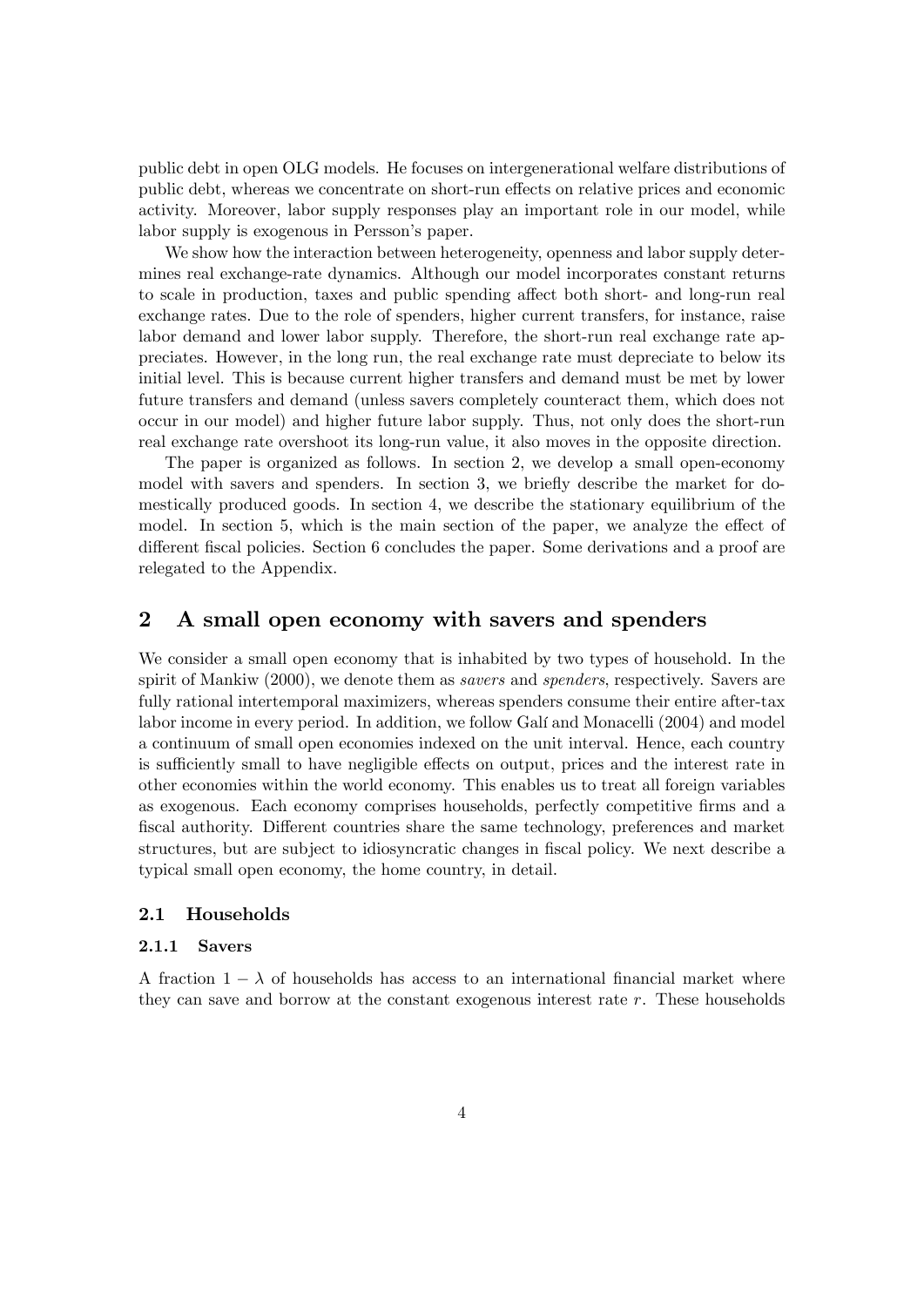maximize discounted utility:

$$
U_t = \sum_{s=t}^{\infty} \beta^{s-t} u(c_s, l_s), \qquad (1)
$$

where the parameter  $\beta$  is the time discount factor and  $u(c_s, l_s)$  is period s utility, which depends on the amount of leisure,  $l$ , and consumption  $c$ . In what follows, we apply the following period utility function:

$$
u\left(c_s, l_s\right) = \frac{\left[c_s^{\gamma} l_s^{1-\gamma}\right]^{1-\frac{1}{\sigma}}}{1-\frac{1}{\sigma}}.\tag{2}
$$

The parameter  $\sigma > 0$  denotes the elasticity of intertemporal substitution of utility and  $\gamma \in (0, 1)$ . The elasticity of intertemporal substitution with respect to consumption is  $\left[1-\gamma\left(1-\frac{1}{\sigma}\right)\right]$  $\left(\frac{1}{\sigma}\right)^{-1}$ . This elasticity equals  $\sigma$  when  $\gamma = 1$  and is equal to unity when  $\sigma = 1$ . Consumption and leisure are substitutes in utility if  $\sigma < 1$  and are complements otherwise.

Consumption is defined as a Cobb-Douglas aggregate over domestic goods  $(c_H)$  and an index of foreign goods  $(c_F)$ :

$$
c_s \equiv K c_{H,s}^{1-\alpha} c_{F,s}^{\alpha},\tag{3}
$$

where  $\alpha \in (0, 1)$  and the constant  $K \equiv 1/\alpha^{\alpha} (1 - \alpha)^{1 - \alpha}$  is included to simplify some of the expressions that follow. The basket of foreign goods is given by:

$$
c_{F,s} \equiv \int_0^1 c_{i,s} di. \tag{4}
$$

where  $c_{i,s}$  denotes the domestic consumption of goods produced in country  $i \in [0, 1]$  in period s. Hence, we assume a unit elasticity of substitution between different imported goods. We adopt the basket of foreign goods as the numeraire, and since all domestic agents take its price as given, we can normalize its price to unity.

Savers must obey a sequence of budget constraints given by:<sup>7</sup>

$$
p_s c_{H,s} + \int_0^1 c_{i,s} p_{i,s} di + \widetilde{Q}_{s+1} = (1+r) \widetilde{Q}_s + W_s n_s + T_s, \tag{5}
$$

where  $p_s$  and  $p_{i,s}$ , respectively, are the relative prices of domestic goods and goods from country  $i$  in period  $s$ . Both are expressed in terms of the basket of foreign goods. Moreover,  $Q_t$  denotes the stock of foreign assets held by domestic savers at the beginning of period t, and  $n_s \equiv 1 - l_s$  is hours worked, while  $W_s$  and  $T_s$  are the wage rate and net lump-sum transfers, respectively, both of which are measured in terms of foreign goods. Since we use foreign goods as the numeraire, the interest rate in (5) can be interpreted as the own-interest rate on foreign goods. Foreign assets are therefore bonds that yield a return of  $r\ddot{Q}$  units of foreign goods per period.

 $7$ Savers are also subject to the "No-Ponzi game" transversality condition.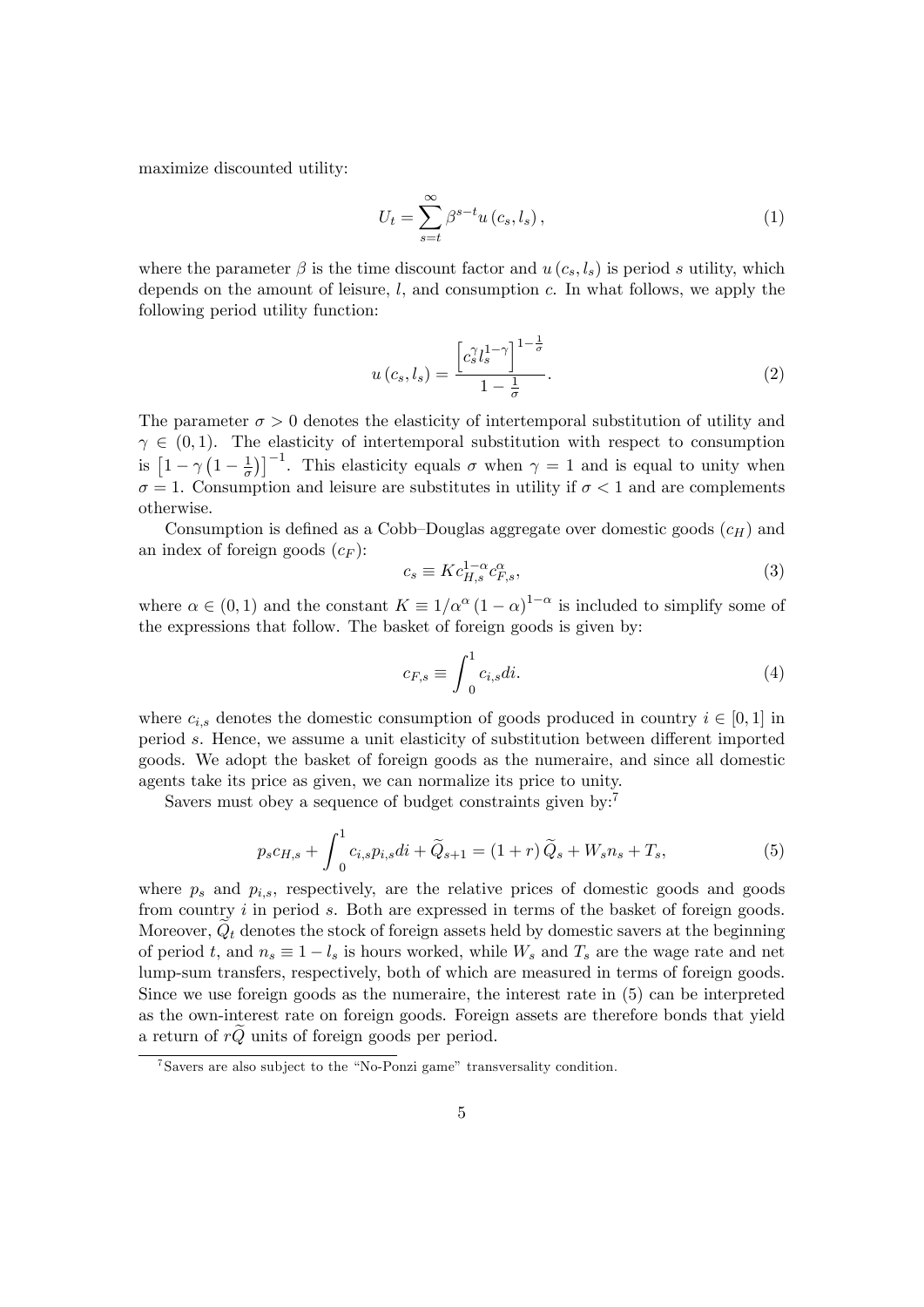The optimal allocation of expenditures on different imported goods implies the following demand functions:

$$
c_{i,s} = p_{i,s}^{-1} c_{F,s},\tag{6}
$$

for all  $i \in [0, 1]$ . Likewise, the optimal allocation between domestic and imported goods implies:

$$
c_{H,s} = (1 - \alpha)p_s^{-\alpha}c_s, \qquad c_{F,s} = \alpha p_s^{1 - \alpha}c_s,
$$
 (7)

where the consumer price index is given by: $8$ 

$$
P_s \equiv p_s^{1-\alpha}.\tag{8}
$$

The first-order conditions in (7) imply that the demand for each good is proportional to real consumption, with proportionality factors given by the relative prices. Note that, as in Galí and Monacelli (2004), the parameter  $\alpha$  is a natural measure of openness because  $1 - \alpha$  measures the extent of home bias in consumption.

For future reference, note that the identity for financial asset accumulation by savers is:

$$
\widetilde{Q}_{s+1} - \widetilde{Q}_s = r\widetilde{Q}_s + W_s n_s + T_s - P_s c_s. \tag{9}
$$

Note also that the intertemporal budget constraint can accordingly be written as:

$$
\sum_{s=t}^{\infty} \left(\frac{1}{1+r}\right)^{s-t} (P_s c_s + W_s l_s) = (1+r)\widetilde{Q}_t + \sum_{s=t}^{\infty} \left(\frac{1}{1+r}\right)^{s-t} (W_s + T_s), \tag{10}
$$

for which we have used the "No-Ponzi-game" transversality condition. The optimal allocation between consumption and leisure is then given by:

$$
l_s = \frac{1 - \gamma}{\gamma} \left(\frac{W_s}{P_s}\right)^{-1} c_s.
$$
\n(11)

Equation  $(11)$  indicates how, in every period s, leisure depends on the current *consumer* real wage  $(\frac{W_s}{P_s})$  (henceforth, the real wage) and consumption. Labor supply is increasing in the real wage and is decreasing in real consumption.

The final first-order condition for savers is the Euler equation for consumption:

$$
c_{s+1} = (1+r)^{\sigma} \beta^{\sigma} \left(\frac{W_s/P_s}{W_{s+1}/P_{s+1}}\right)^{(1-\gamma)(\sigma-1)} \left(\frac{P_s}{P_{s+1}}\right)^{\sigma} c_s.
$$
 (12)

Besides the usual effects of the interest rate and discount rate, the consumption growth of savers depends on the rate of real wage growth (unless  $\sigma = 1$ ) and on the rate of change in the price level. For given real wage growth, an increase in the rate of CPI inflation  $(P_{s+1}/P_s)$  lowers consumption growth; this represents the Dornbusch (1983) effect. The partial effect of a change in real wage growth is ambiguous because it depends on whether

<sup>&</sup>lt;sup>8</sup>This equation applies because spenders make the same *intratemporal allocations* as do savers; see below.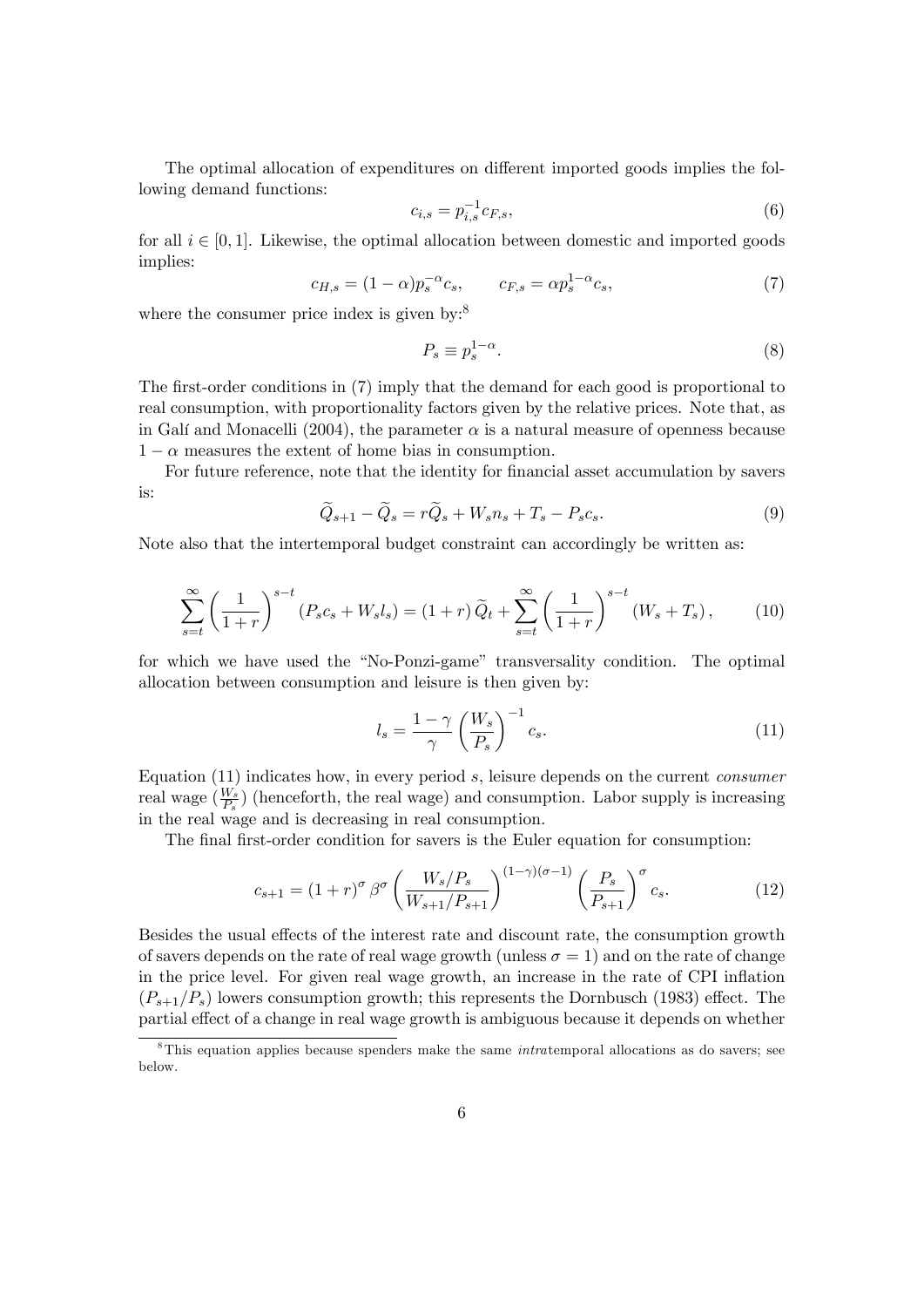$\sigma \leq 1$ . Consider an increase in the growth rate of real wages (due, for example, to higher anticipated future wages). This stimulates savers' consumption growth when  $\sigma < 1$ . This effect is due to one *inter* temporal response and one *intratemporal* response. Both responses are related to the induced increase in future labor supply that is due to the wage increase. The first arises because when  $\sigma < 1$ , savers are unwilling to substitute utility over time and they counteract the fall in utility that is due to higher future work hours by increasing future consumption. The second arises because  $c$  and  $l$  are substitutes when  $\sigma < 1$  [ $\frac{\partial^2 u}{\partial c \partial l} < 0$ ]. Hence, lower future leisure raises the marginal utility of future consumption and thereby contributes to higher future consumption (relative to current consumption). When  $\sigma > 1$ , the explanation is analogous. Savers would be willing to substitute utility over time, and  $c$  and  $l$  would be complements. Therefore, the consumption growth of savers would fall were the growth rate of real wages to increase. With log utility ( $\sigma = 1$ ), consumption and leisure enter utility separably and changes in real wage growth have no effect on savers' consumption growth.

#### 2.1.2 Spenders

The remaining share,  $\lambda$ , of households does not save, but instead spends the disposable income in every period. Mankiw (2000) discusses the reasons for such rule-of-thumb behavior.

Spenders solve the static problem:

$$
\max u\left(c'_{t}, l'_{t}\right),
$$

subject to  $l'_t = 1 - n'_t$  and the constraint that all of their disposable income is consumed. Hence, we have:

$$
P_t c_t' = W_t n_t' + T_t. \tag{13}
$$

where the prime denotes the consumption and labor supply of spenders, as opposed to savers. We assume that spenders have a period utility function that is analogous to  $(2)$ , a Cobb–Douglas aggregator for domestic and foreign consumption as in  $(3)$ , and an aggregator of foreign goods, as in  $(4)$ . It follows that spenders' static allocations between different imported goods and between domestic and foreign goods are described by a first-order condition that is analogous to  $(6)$  and  $(7)$ , respectively. Likewise, the choice between leisure and consumption for these households is determined by a firstorder condition that is analogous to  $(11)$ . By combining this with  $(13)$ , we can express spenders' labor supply as:

$$
n_t' = \gamma - \frac{T_t}{W_t} (1 - \gamma). \tag{14}
$$

In the absence of transfers, the proportion of their time that spenders allocate to the labor market equals the weight on consumption in the utility function. Positive transfers reduce their labor supply. By substituting the labor-supply equation into (13), we can show that spenders' consumption is proportional to their real disposable incomes:

$$
c_t' = \gamma \left(\frac{W_t + T_t}{P_t}\right). \tag{15}
$$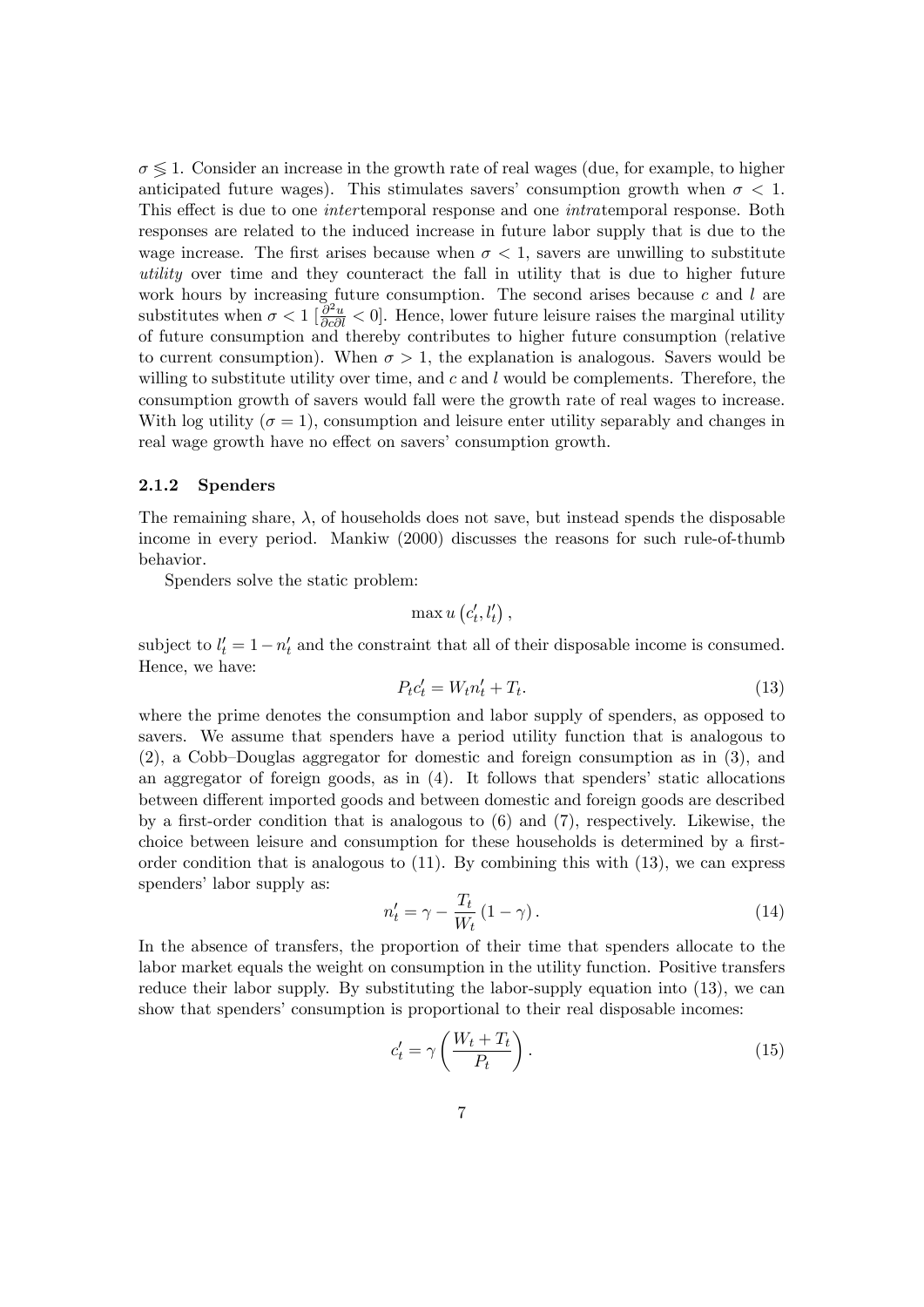#### 2.1.3 Aggregate consumption and labor supply

Total consumption demand and the supply of hours in the economy are weighted averages of these variables for the two household groups:

$$
C_t \equiv (1 - \lambda) c_t + \lambda c'_t \tag{16}
$$

$$
N_t \equiv (1 - \lambda) n_t + \lambda n'_t. \tag{17}
$$

The determination of these variables is explained in the equilibrium analysis below.

#### 2.2 Firms

Firms operate under perfect competition and have access to linear technology represented by  $Y_t = N_t$ . Profit maximization implies:

$$
p_s = W_s. \tag{18}
$$

In every period, the price of the domestic good is equal to the wage rate, and both are measured in terms of the foreign good.

#### 2.3 The government

The fiscal authority determines net transfers in every period, and thus transfers are exogenous in our model. For simplicity, we initially disregard government consumption. An analysis of government spending is provided in section 5.2 below. In the same way as private savers, the government can borrow and lend abroad at an exogenous interest rate. Without public expenditure, the government's asset-accumulation identity is:

$$
Q_{s+1}^G - Q_s^G = rQ_s^G - T_s,
$$

where  $Q_t^G$  denotes the government's net foreign assets at the beginning of period t in units of the composite foreign good. This leads to the government's intertemporal budget constraint, which is:

$$
\sum_{s=t}^{\infty} \left(\frac{1}{1+r}\right)^{s-t} T_s = (1+r) Q_t^G.
$$
 (19)

The present discounted value of transfers must equal the government's net assets (including asset income).

Note that (19) can be incorporated into (10) to yield:

$$
\sum_{s=t}^{\infty} \left(\frac{1}{1+r}\right)^{s-t} P_s c_s = (1+r) \left(\tilde{Q}_t + Q_t^G\right) + \sum_{s=t}^{\infty} \left(\frac{1}{1+r}\right)^{s-t} W_s n_s.
$$
 (20)

This constraint demonstrates that savers are Ricardian in the accepted sense: they fully internalize their share of government wealth into their asset holdings when making consumption decisions. Moreover, transfers do not enter their budget constraint, and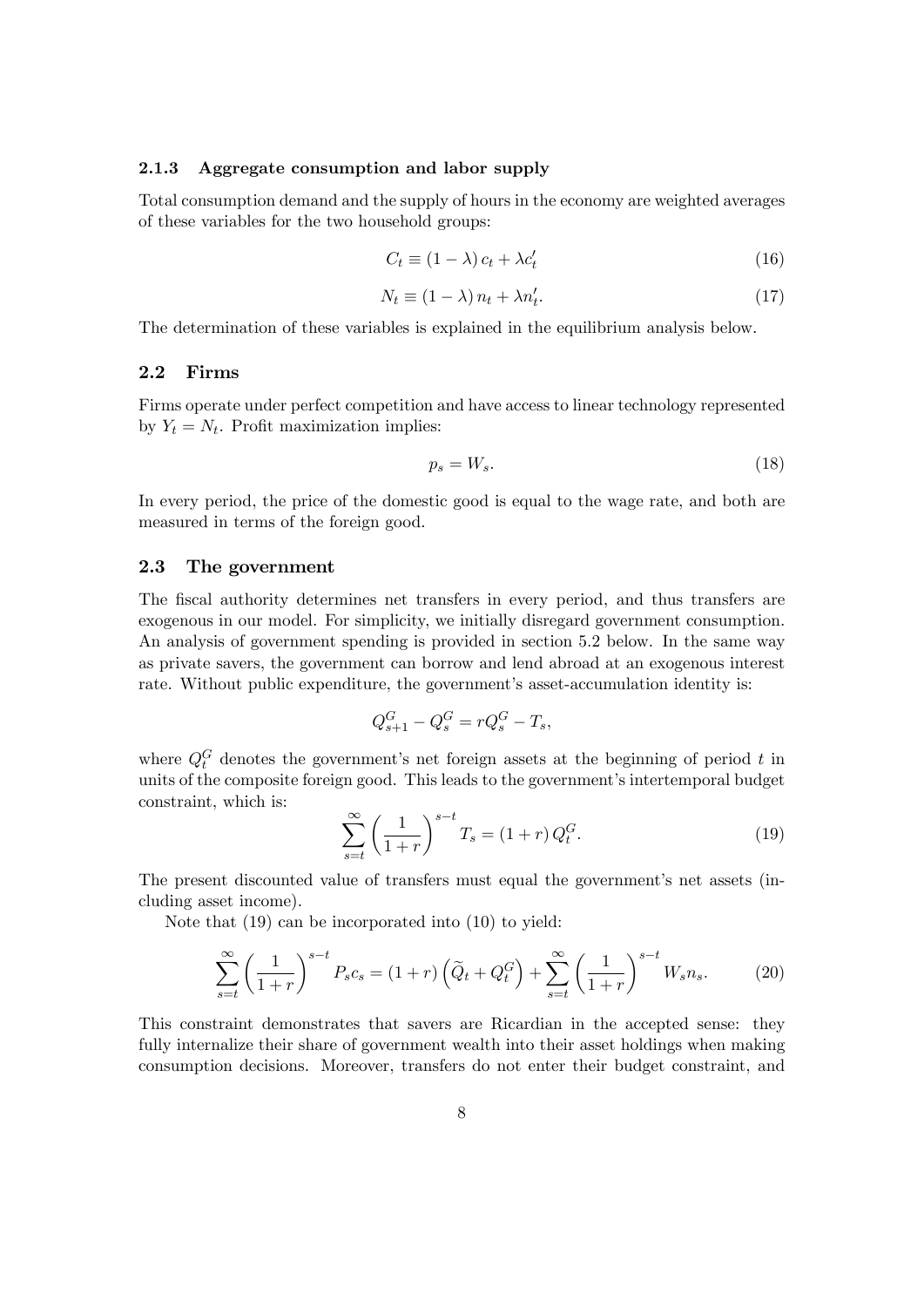hence do not directly affect their consumption decisions. However, we show subsequently that the timing of transfers does affect relative prices, and therefore wages and the aggregate price level, which in turn affect savers' consumption. We should also note that the term  $\tilde{Q}_t + Q_t^G$  in (20) differs from that representing the whole economy's net foreign-asset position. Total foreign-asset holdings are given by:

$$
Q_t \equiv (1 - \lambda) \tilde{Q}_t + Q_t^G. \tag{21}
$$

#### 2.4 The rest of the world

The world economy is made up of small open economies as explained above, and therefore, first-order conditions for savers and spenders analogous to those for the domestic economy apply to each country i. Moreover, we assume, without loss of generality, that net transfers in the rest of the world are zero in every period; that is,  $T_{i,s} = 0 \; \forall i, s$ . We also assume that the distribution of savers and spenders is the same in every country (except possibly the domestic economy), and that initial conditions (except in the domestic economy, which has a measure of zero in the world economy) are symmetric.

These assumptions imply that in the domestic economy, the prices of imported goods are independent of their country of origin, and hence, their relative prices are unity. Therefore,  $c_{i,s} = c_{F,s}$   $\forall i$ . Note that the normalization of a unitary price of the basket of foreign goods implies that the common price of imports is unity. This implies that the CPI of all countries other than the home country has a constant value of unity.

Denoting world-economy variables using an asterisk, and integrating over all countries, indexed by  $i$ , we therefore have:

$$
l_s^* = \frac{1 - \gamma}{\gamma} c_s^*,\tag{22}
$$

$$
c_{s+1}^* = (1+r)^\sigma \beta^\sigma c_s^*.
$$
 (23)

$$
n_s^{*\prime} = c_s^{*\prime} = \gamma. \tag{24}
$$

In addition, due to symmetry and since the current account is the only means of saving in each country, the real interest rate must be such that savings are zero for every period. Hence, we have:

$$
1 + r = \beta^{-1}.\tag{25}
$$

Consumption and labor supply in the world economy are therefore:

$$
N_s^* = C_s^* = \gamma. \tag{26}
$$

### 2.5 The real exchange rate, the terms of trade and the real interest rate

Before analyzing the equilibrium and the effects of fiscal policy in this model, it is useful to explain how the relative price of domestic goods determines the real exchange rate, the terms of trade and the real interest rate. Given  $(8)$ , the effective real exchange rate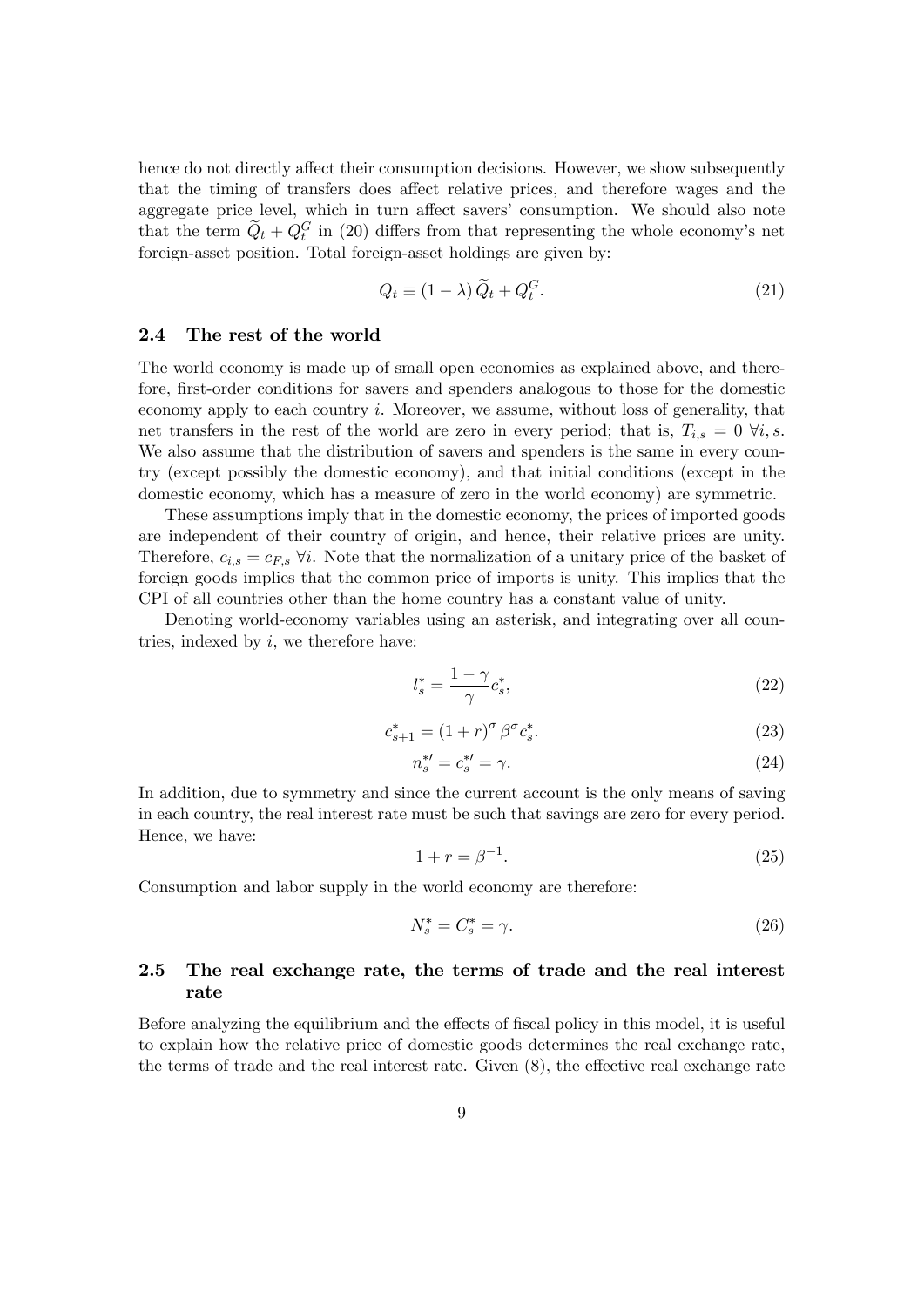is simply  $p_s^{\alpha-1}$  in period s, while the effective terms of trade (i.e., the price of exports in terms of imports) is  $p_s$ . An increase in the relative price leads to a real exchange rate appreciation and an improvement in the terms of trade.

To define the real interest rate in this economy, we note that  $(8)$  and  $(18)$  imply that the Euler equation (12) can be restated in terms of relative prices, as follows:

$$
\left(\frac{c_s}{c_{s+1}}\right)^{-\frac{1}{\sigma}} = \left[ (1+r)\beta \left(\frac{p_s}{p_{s+1}}\right)^{1-\alpha} \right] \left(\frac{p_s}{p_{s+1}}\right)^{\frac{\alpha(1-\gamma)(\sigma-1)}{\sigma}}.\tag{27}
$$

:

Hence, the consumption-based real interest rate facing domestic savers,  $r_{s+1}^c$ , is given by:

$$
1 + r_{s+1}^c \equiv \left[ (1+r) \left( \frac{p_s}{p_{s+1}} \right)^{1-\alpha} \right] \left( \frac{p_s}{p_{s+1}} \right)^{\frac{\alpha(1-\gamma)(\sigma-1)}{\sigma}}
$$

The first term on the right-hand side is equal to the consumption-based interest rate in Dornbusch (1983). Whenever the relative price is expected to increase (decrease) over time, this term contributes to lower (raise) the effective real interest rate. However, in the present model, this effect is augmented by the effect represented by the final term in the latter expression. This term arises because of the endogenous labor supply in our model. (It can be written as  $(W_s/W_{s+1})^{\alpha(1-\gamma)(\sigma-1)/\sigma}$ .) When  $\sigma < 1$ , this term raises the real interest rate when wages are increasing, thereby counteracting the "Dornbusch effect" on the real interest rate. When  $\sigma > 1$ , the Dornbusch effect is reinforced. When  $\sigma = 1$ , the usual borderline case, in which labor supply decisions do not interact with the consumption-based real interest rate, arises. In this special case, the consumption-based interest rate is the same as that in Dornbusch (1983). Note also that if relative prices are constant, i.e., if  $p_{s+1} = p_s$ , the consumption-based interest rate is equal to the world interest rate r.

#### 3 The market for the domestic good

#### 3.1 Demand and supply of the domestic good

The demand for the domestically produced good can be expressed in terms of its relative price and aggregate domestic consumption:

$$
C_{H,s} + C_{H,s}^* = (1 - \alpha) p_s^{-\alpha} C_s + \alpha p_s^{-1} \gamma.
$$
 (28)

This expression follows from  $(6)$ ,  $(7)$ , the analogous foreign relationships, and  $(26)$ . The first term on the right-hand side represents domestic demand for the home good, while the second term represents foreign demand (i.e., exports). Both are negatively related to the relative price of the domestic good.

The supply of the domestically produced good can be expressed as:

$$
Y_s = N_s = 1 - \frac{1 - \gamma}{\gamma} p_s^{-\alpha} C_s,\tag{29}
$$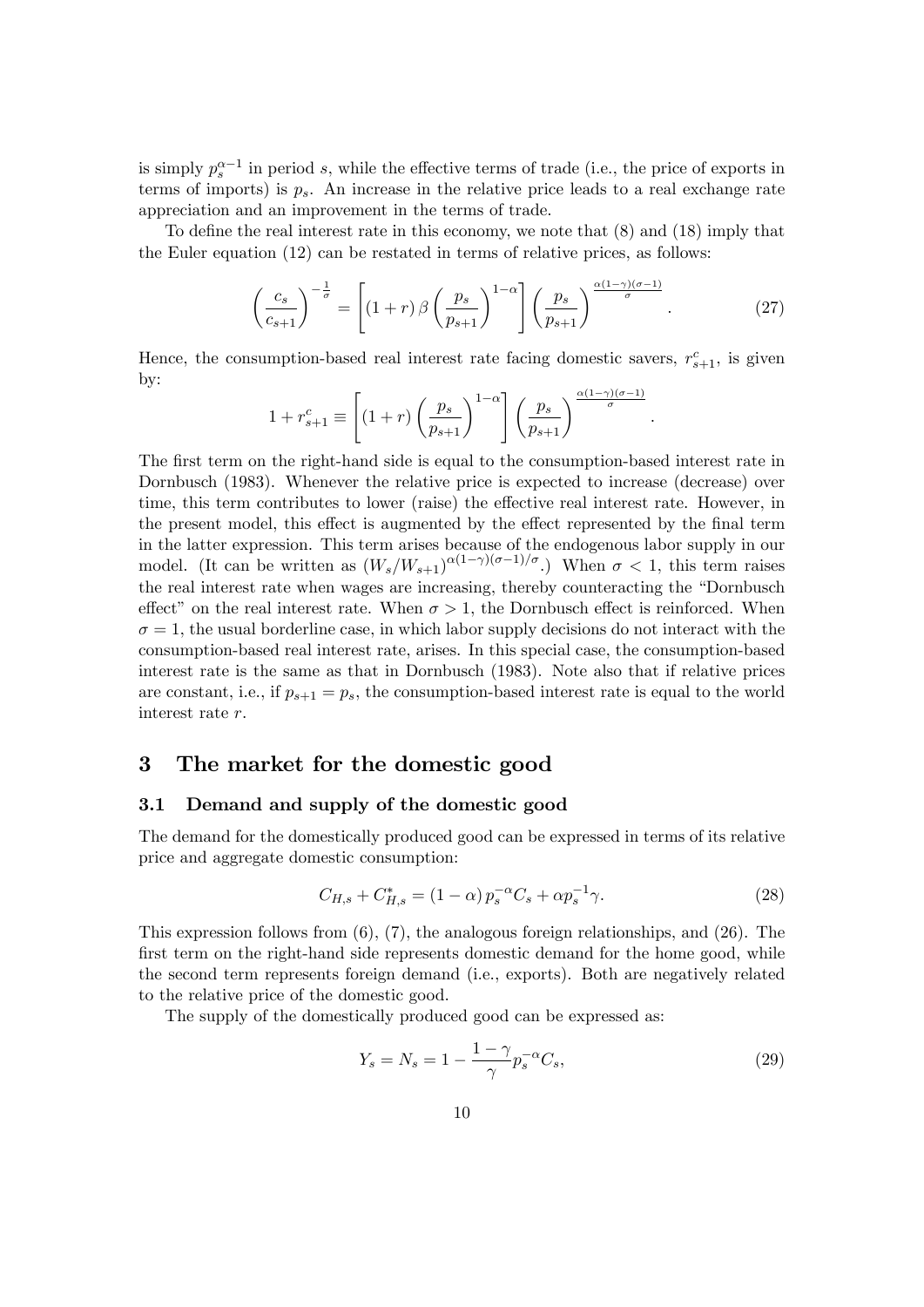where the first equality is the production function and the second follows from equilibrium in the labor market and labor supply from equation (11) (and the corresponding first-order condition for spenders).

Market clearing in the market for the domestic good yields an implicit relationship between aggregate consumption and the relative price of the domestic good:

$$
C_s = \frac{\gamma}{1 - \alpha \gamma} \left( p_s^{\alpha} - \alpha \gamma p_s^{\alpha - 1} \right). \tag{30}
$$

Differentiating yields:

$$
\frac{dp_s}{dC_s} = \frac{1/\gamma - 1}{\alpha p_s^{\alpha - 1} - (\alpha - 1)\alpha \gamma p_s^{\alpha - 2}} > 0.
$$
\n(31)

The relative price of the domestic good is increasing in aggregate domestic consumption.

#### 3.2 The current account and net exports

The current account is the difference between total income and domestic consumption:

$$
Q_{s+1} - Q_s \equiv CA_s = rQ_s + p_s Y_s - p_s C_{H,s} - C_{F,s} \equiv rQ_s + TB_s, \tag{32}
$$

where  $TB<sub>s</sub>$  is the trade balance in period s, measured in terms of foreign goods. We combine the demand functions in (7) with equation (29) to express the trade balance in period s as:

$$
TB_s = p_s - \frac{1}{\gamma} p_s^{1-\alpha} C_s.
$$

In addition, we use (30) to express the equilibrium trade balance as a function of only the relative price:

$$
TB_s = \frac{\alpha \gamma}{1 - \alpha \gamma} (1 - p_s). \tag{33}
$$

An increase in the relative price of the domestic good, and hence, a real appreciation of the exchange rate, leads to a deterioration in the trade balance.

# 4 The stationary equilibrium

To discuss fiscal policy, it is reasonable to begin with the stationary equilibrium. In a stationary equilibrium, the relative price and net transfers are anticipated to be constant over time. Suppose that the small economy is in a stationary equilibrium in period  $t$ , so that the relative price is anticipated to remain constant at  $p = p_t$  and transfers are expected to be at the constant level  $T = T_t$ .

In the appendix, we derive a general consumption function for domestic savers; see equation  $(A.1)$ . With a constant relative price p in the stationary equilibrium, this consumption function reduces to:

$$
c_s = c = \gamma \left( \frac{r(\tilde{Q}_t + Q_t^G) + W}{p^{1-\alpha}} \right), \quad \forall s.
$$
 (34)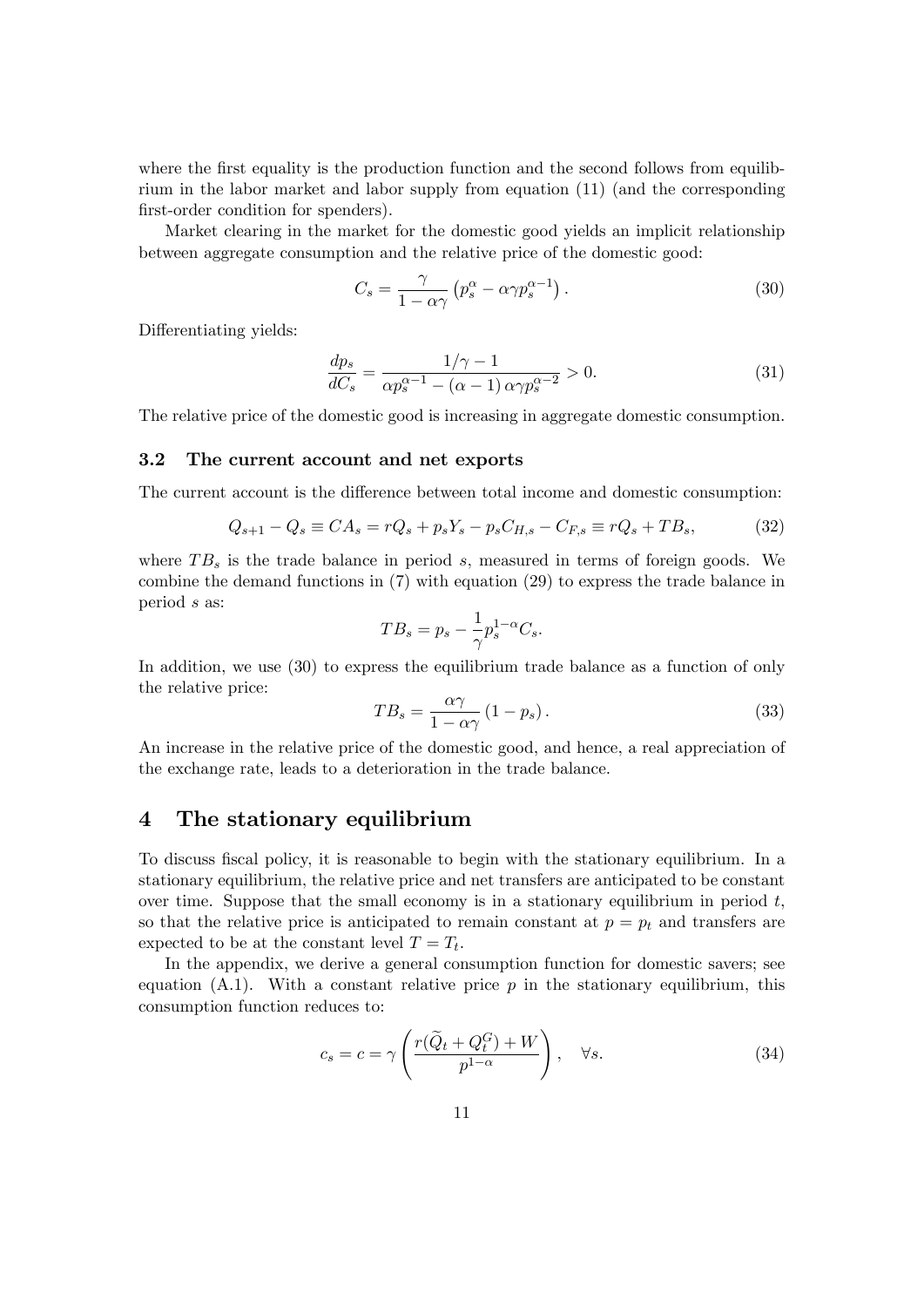Given  $(11)$ , constant consumption implies constant labor supply, as follows:

$$
n_s = n = \gamma - (1 - \gamma) r \left( \widetilde{Q}_t + Q_t^G \right) / W, \quad \forall s.
$$

Hence, savers' labor income in the stationary equilibrium is as follows:

$$
Wn = \gamma \left[ W + r \left( \tilde{Q}_t + Q_t^G \right) \right] - r \left( \tilde{Q}_t + Q_t^G \right) = p^{1-\alpha} c - r \left( \tilde{Q}_t + Q_t^G \right)
$$

$$
\iff c = \frac{Wn + r \left( \tilde{Q}_t + Q_t^G \right)}{p^{1-\alpha}}.
$$
(35)

Savers' consumption in the stationary equilibrium is equal to the real value of their labor income plus the permanent income of their consolidated net foreign assets.

With regard to spenders' stationary consumption, first note that, from  $(19)$ , constant transfers imply:

$$
T_s = T = rQ_t^G, \quad \forall s.
$$

By substituting this into  $(15)$ , we find the stationary consumption of spenders:

$$
c'_{s} = c' = \gamma \left( \frac{rQ_t^G + W}{p^{1-\alpha}} \right), \quad \forall s.
$$
 (36)

Only the governmentís asset position is relevant to spenders because spenders do not accumulate assets themselves. A high-wealth government permits high stationary transfers, and this increases spenders' consumption. Similarly, government assets influence spenders' labor supply negatively in the stationary equilibrium, as follows:

$$
n_s' = n' = \gamma - (1 - \gamma) r Q_t^G / W, \quad \forall s.
$$

Aggregate labor supply and output in the stationary equilibrium can now be written as:

$$
Y = N = \lambda \left[ \gamma - (1 - \gamma) \frac{r Q_t^G}{W} \right] + (1 - \lambda) \left[ \gamma - (1 - \gamma) \frac{r (\tilde{Q}_t + Q_t^G)}{W} \right]
$$
  
=  $\gamma - (1 - \gamma) \frac{r Q_t}{W}.$  (37)

The last equality makes use of the definition of total foreign assets  $(21)$ . The higher is aggregate Önancial wealth and the more important is leisure in generating utility, the lower is aggregate labor supply and output in the stationary equilibrium. Note that aggregate labor income is:

$$
WN = \gamma W - (1 - \gamma) r Q_t.
$$

Aggregate consumption in the stationary equilibrium follows from (34) and (36):

$$
C = \gamma \left( \frac{W + rQ_t}{p^{1-\alpha}} \right) = \frac{WN + rQ_t}{p^{1-\alpha}}.
$$
\n(38)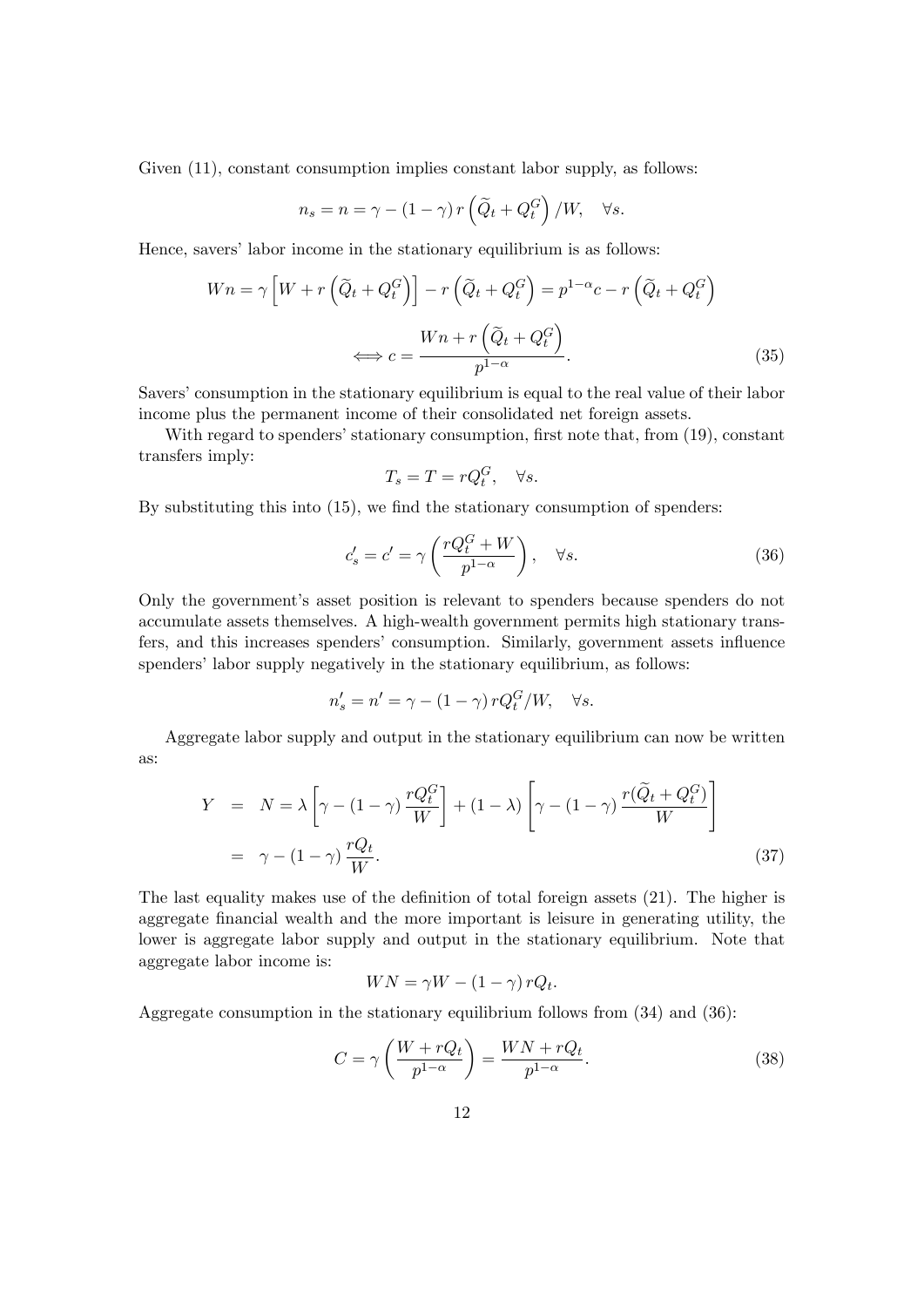The second equality follows from the expression for aggregate labor income above. In the stationary equilibrium, aggregate consumption is equal to real aggregate labor income plus real permanent income from total foreign assets. Note that the distribution of households between savers and spenders has no effect on consumption and output in the stationary equilibrium. Given the stationary transfer policy of the government, total consumption is equal to aggregate income (including asset income) for both savers and spenders.

Next, consider the relative price of domestic goods. We use (38) in (30) to express the relative price of the domestic good in the stationary equilibrium as follows:

$$
p = 1 + \frac{1 - \alpha \gamma}{\alpha \gamma} r Q_t.
$$
\n(39)

The stationary equilibrium price is higher the higher the country's net foreign-asset holdings (and hence the real exchange rate is "stronger" and the terms of trade are better). With zero net initial foreign-asset holdings, as for the other countries in the world economy, the relative price of domestic goods would be unity in the stationary equilibrium. For a given positive level of foreign assets in stationary equilibrium, the relative price is lower the more open is the economy, and the less important is leisure in generating utility (i.e., the higher is labor supply).

Finally in this section, we use (39) in (33) to demonstrate that  $TB = -rQ_t$  in the stationary equilibrium. The small economy runs a trade deficit (surplus) equal to its income from foreign assets (debt). Thus, the current account is zero in the stationary equilibrium.

## 5 Fiscal policy

In this section, we analyze fiscal policy in the presence of savers and spenders. Two types of fiscal experiments are considered. The first is a "Ricardian"-type experiment in which the government lowers taxes (increases transfers) in one period, and then increases taxes to a constant level in the following period. In the second experiment, we analyze the effects of a one-period increase in government spending.

To simplify notation, we assume that both savers and the government initially have no foreign assets  $(\tilde{Q}_t = Q_t^G = 0)$ . This implies that the *ex ante* stationary equilibrium price is  $p = 1$ .

#### 5.1 A transitory tax cut

Suppose that instead of holding transfers fixed at  $T = rQ_t^G = 0$ , as in the ex ante stationary equilibrium, the government increases transfers (cuts taxes) to  $T_t = T^H > 0$ and then reduces transfers to a new permanent level  $T^L$  in period  $t+1$ , such that  $T_s = T^L$  $\forall s > t$ . From (19), it follows that:

$$
T^L = -rT^H < 0.\tag{40}
$$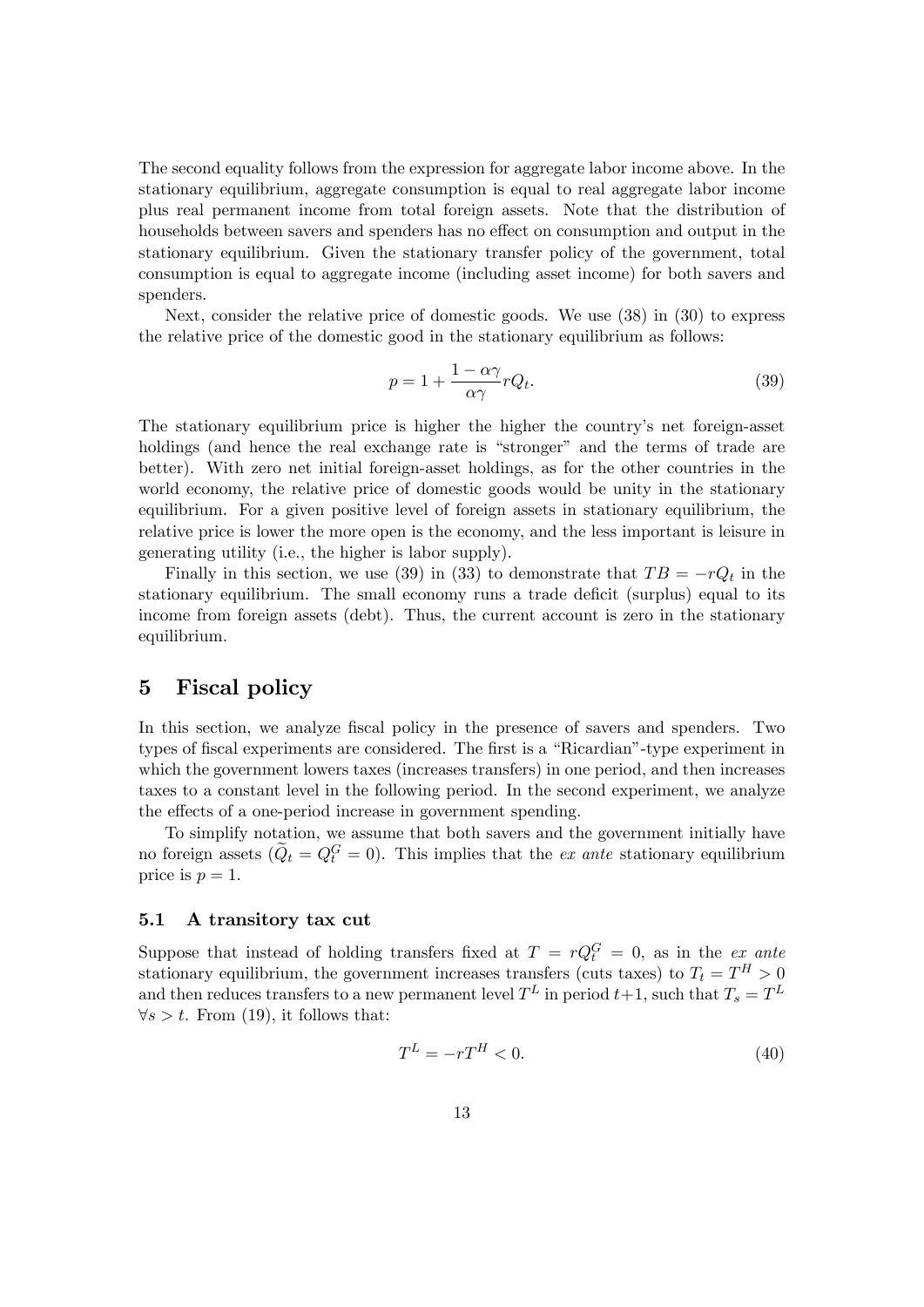That is, the permanent level of taxes, from period  $t+1$ , is equal to interest payments on the foreign borrowing necessary to finance the period  $t$  tax cut. Note that, under this policy, the level of public debt,  $Q_{t+1}^G = -T^H$ , is constant from  $t + 1$ .

From period  $t+1$ , the economy is again in a stationary equilibrium, and has adjusted to the new lower level of permanent transfers. Hence, the results derived in section 4 apply. In particular, equation (39) implies:

$$
p_s = p_{t+1} = 1 + \frac{1 - \alpha \gamma}{\alpha \gamma} r Q_{t+1}, \ \forall s > t.
$$

To show how the new stationary equilibrium price relates to the price in period  $t$ , we use the current account equation, (32), and the equilibrium trade balance, (33), to substitute for  $Q_{t+1}$ . This substitution yields:

$$
p_{t+1} = (1+r)\left[1 + \frac{1-\alpha\gamma}{\alpha\gamma}rQ_t\right] - rp_t.
$$

Given (39), the term in square brackets is the relative price that would have prevailed without the change in fiscal policy (i.e., the price in the  $ex$  ante stationary equilibrium). Thus, we have:

$$
p_{t+1} = (1+r)p - rp_t = 1 + r - rp_t.
$$
\n(41)

**Proposition 1** If a transitory change in taxes or transfers generates a first-period increase (decrease) in the relative price of domestic goods, the relative price must fall (rise) in the second period. Relative to the ex ante stationary equilibrium, the new stationary equilibrium (from period  $t + 1$  onwards) is characterized by a lower relative price if the price increases in the Örst period, and by a higher relative price if the price falls in the Örst period.

In the rest of this subsection, we first discuss the effects that occur in the first period following the change in policy (the "transition" period). Then, we analyze the properties of the new stationary equilibrium that prevails from period  $t + 1$ .

#### 5.1.1 Short-run effects of a temporary tax cut

Observe first that, given a constant price from  $t + 1$ , the period t consumption function of domestic savers can be written as (see equation  $(A.1)$ ) in the appendix):

$$
c_t = \frac{\gamma \left[ (1+r) \left( \widetilde{Q}_t + Q_t^G \right) + p_t + \frac{1}{r} p_{t+1} \right]}{p_t^{1-\alpha} \left[ 1 + \frac{1}{r} \left( \frac{p_{t+1}}{p_t} \right)^{(1-\sigma)(1-\alpha \gamma)} \right]}.
$$

By using (41) and  $\ddot{Q}_t = Q_t^G = 0$ , savers' consumption in period t can be expressed as a function of only the current price, as follows:

$$
c_t = \frac{\gamma \frac{1+r}{r}}{p_t^{1-\alpha} \left[1 + \frac{1}{r} \left(\frac{(1+r)-rp_t}{p_t}\right)^{(1-\sigma)(1-\alpha\gamma)}\right]}.
$$
\n(42)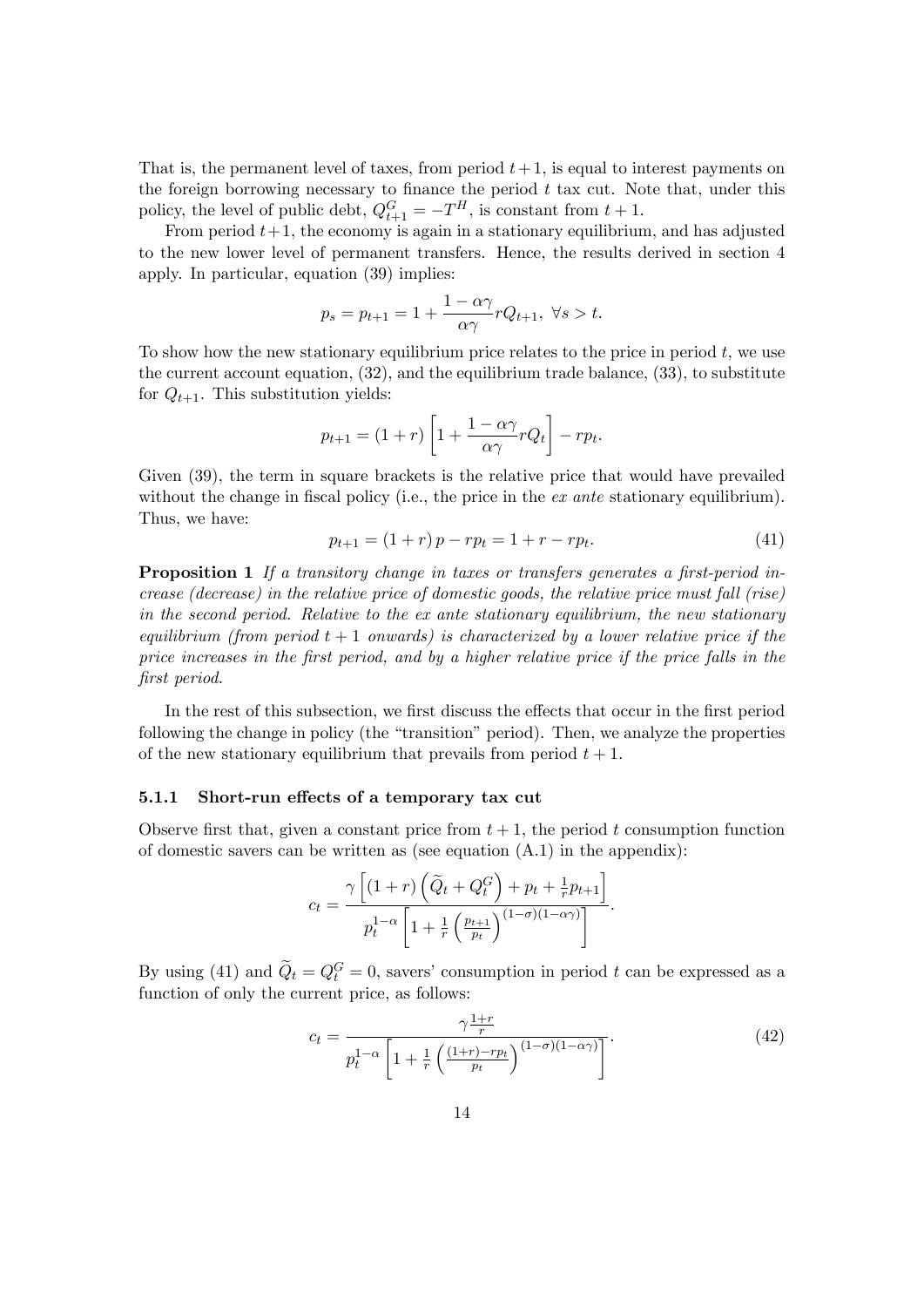Together with the consumption function for spenders (15), this expression provides the first important result of this subsection:

Proposition 2 When some households are spenders, a temporary tax cut triggers a short-run increase in the relative price of domestic goods (i.e., an initial period real exchange rate appreciation).

**Proof.** See Section B in the Appendix. ■

To facilitate discussion, we report the essential equation of the proof below:

$$
\frac{dp_t}{dT_t} = \frac{\lambda (1 - \alpha \gamma)}{1 - \lambda (1 - \alpha \gamma) - (1 - \alpha \gamma) (1 - \lambda) [1 - \sigma + \alpha \gamma (\sigma - 1)] A},\tag{43}
$$

where  $A > 0$  is defined in the appendix. Note that spenders are necessary and sufficient for there to be a first-period price increase. Without spenders, the model would be fully Ricardian and transitory tax cuts would have no real effect.

Note further that the price response is not simply a weighted average of responses from two separate models, one with only spenders and one with only savers. The reason is simple: savers rationally react to the appreciation induced by rule-of-thumb consumers. Therefore, the short-run price increase is greater (smaller) if  $\sigma$  is less than (greater than) unity. When c and l are substitutes  $(\sigma < 1)$ , increased labor supply due to higher real wages contributes to increased consumption by savers, which magnifies the price response. The opposite applies when  $c$  and  $l$  are complements.

For completeness, we note that the increase in  $p$  in period  $t$  produces contemporary increases in the CPI  $(p^{1-\alpha})$ , the nominal wage  $(p)$  and the real wage  $(p^{\alpha})$ .

The next proposition summarizes the effects on consumption.

**Proposition 3** In the short run, a temporary tax cut  $(i)$  increases aggregate consumption and (ii) increases consumption by spenders, but (iii) has an ambiguous impact on consumption by savers.

**Proof.** Result (i) follows from the equilibrium condition (30), since it implies:

$$
\frac{dC_t}{dT_t} = \frac{\alpha \gamma}{1 - \alpha \gamma} \left[ p_t^{\alpha - 1} - (\alpha - 1) \gamma p_t^{\alpha - 2} \right] \frac{dp_t}{dT_t} > 0.
$$
\n(44)

From (15), ex ante consumption by savers is  $\gamma$  (recall that ex ante,  $p = 1$  and  $T = 0$ ), and in period t,  $c'_t = \gamma (p_t^{\alpha} + T^H/p_t^{1-\alpha})$ . Hence, we have result (ii). Ex ante consumption by savers can be expressed as  $\gamma \frac{1+r}{r}$  $\frac{1+r'}{r}$  (1 +  $\frac{1}{r}$ ). Comparing this to (42) reveals that  $c_t < c$ if  $\sigma > 1$ , but otherwise, the effect is ambiguous. This demonstrates result (iii).

Note first that *aggregate* consumption unambiguously increases following a tax cut when there are spenders. Thus, the results obtained by Boskin (1988), Poterba (1988) and Blanchard and Perotti (2002) hold in our model. However, our model provides a possible explanation of the empirical Önding highlighted by these authors that the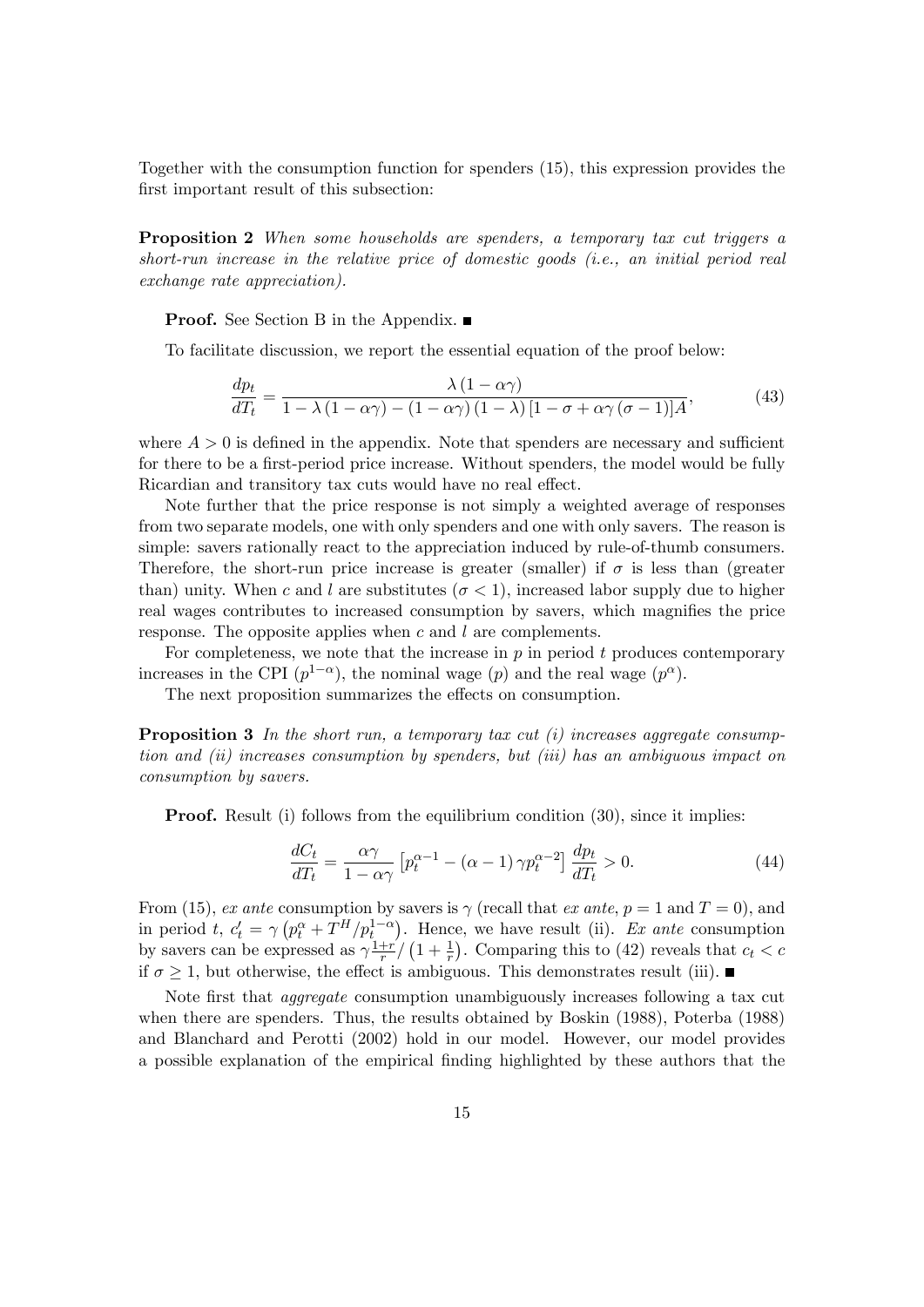effect is typically less than the one predicted by Keynesian models. In our model, the quantitative effect depends not only on the composition of savers and spenders in the economy, but also on the interplay between the two groups:

The tax cut has an expansionary effect on spenders' consumption because of both the transfer itself and the induced increase in real wages. For savers, only the induced price effect matters. However, the relationship between this effect and the consumption decisions of savers is rather complex. A temporary increase in the CPI tends to lower consumption. When  $\sigma = 1$ , only this effect operates. If  $\sigma > 1$ , this effect is reinforced by complementarity between  $c$  and  $l$ ; higher labor supply in period  $t$  contributes to lower consumption. When  $\sigma < 1$ , savers seek to compensate their utility loss due to working more hours by increasing contemporary consumption. This counteracts the negative response of consumption to the increase in the CPI, and makes the overall response of consumption by savers ambiguous.

Thus, although the positive consumption response of spenders raises the price, the consumption response of savers is not necessarily negative. On the one hand, domestic goods are temporarily more expensive, which motivates savers to postpone consumption. However, on the other hand, wages are high, and higher labor supply and lower leisure can be compensated by higher consumption. If the latter effect dominates, the consumption response of savers magnifies the response of the spenders: "irrational" responses invite rational responses in the same direction.

The expansionary effect on  $C_t$  is greater the more households value consumption relative to leisure (i.e., the higher is  $\gamma$ ). It is also greater the more open is the economy (the larger is  $\alpha$ ). This is because, for a given increase in the relative price, the CPI increase is smaller the higher is  $\alpha$ , while the real wage increase is greater the higher is  $\alpha$ 

Perotti's (2002) empirical finding that the short-term response of production to tax cuts is negative in several countries seems counterintuitive in the context of tax cuts increasing total demand. However, the contractionary effect of a tax cut on domestic production is predicted by our model, as the following proposition makes clear.

Proposition 4 A transitory tax cut reduces contemporary demand for domestic goods.

**Proof.** Differentiating (28) yields:

$$
\frac{d\left(C_{H,t} + C_{H,t}^*\right)}{dT_t} = -\alpha \left(1 - \alpha\right) p_t^{-\alpha - 1} C_t \frac{dp_t}{dT_t} - \alpha \gamma p_t^{-2} \frac{dp_t}{dT_t} + \left(1 - \alpha\right) p_t^{-\alpha} \frac{dC_t}{dT_t}.\tag{45}
$$

Substituting for  $C_t$  from (30) and for  $dC_t/dT_t$  from (44)) reduces this expression to:

$$
\frac{d\left(C_{H,t} + C_{H,t}^*\right)}{dT_t} = -\frac{\alpha\gamma\left(1-\gamma\right)}{1-\alpha\gamma}p_t^{-2}\frac{dp_t}{dT_t} < 0.\tag{46}
$$

The first two terms on the right-hand side of  $(45)$  are negative. They represent expenditure switching (due to the higher price) away from domestic goods by domestic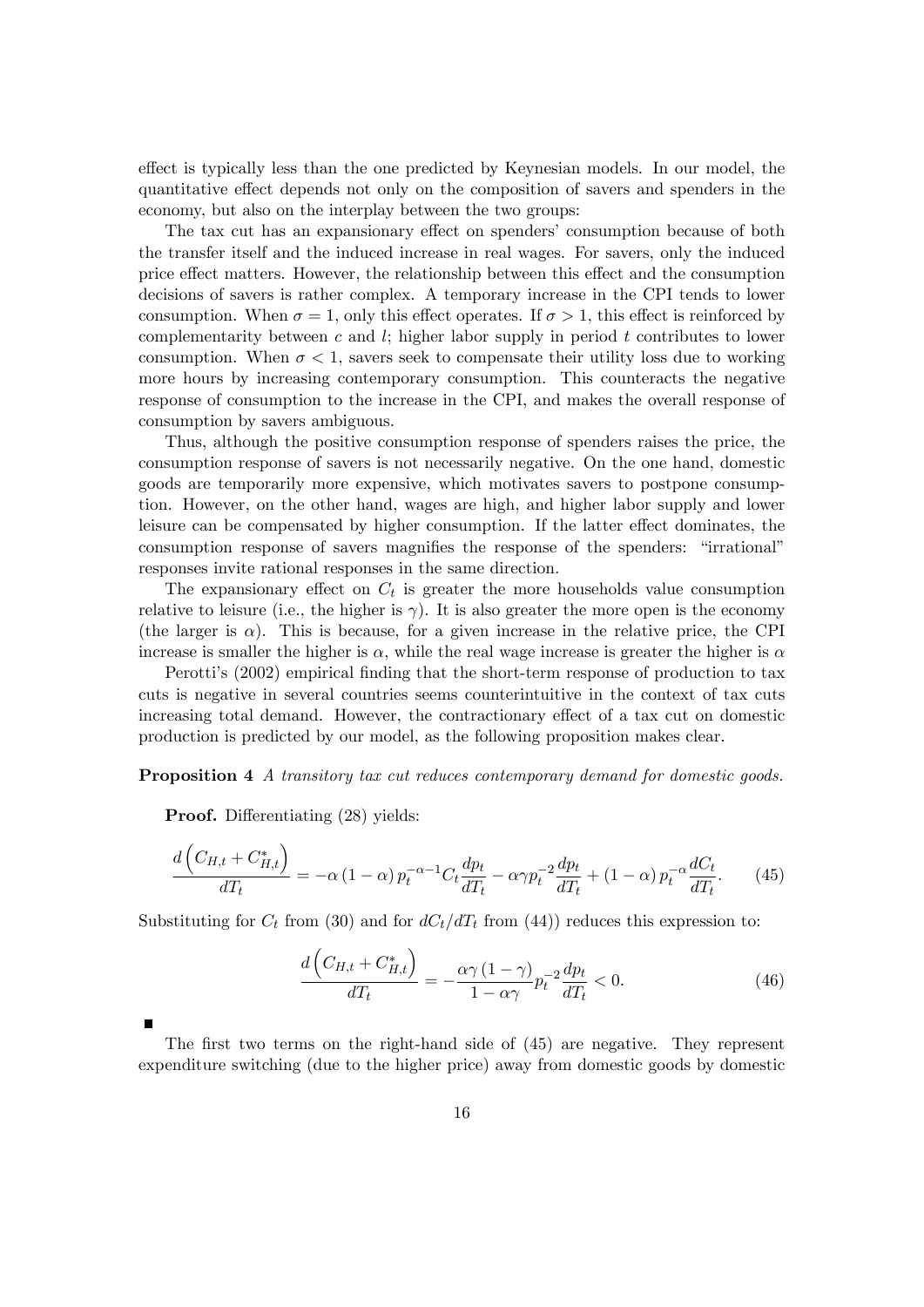and foreign consumers, respectively. The final term is positive and represents the effect on the demand for domestic goods due to higher aggregate consumption. Despite the stimulus to aggregate consumption, the net effect on the demand for domestic goods is unambiguously negative, as indicated by (46).

To understand the intuition behind this result, note that in equilibrium, the reduction in the demand for domestic goods is matched by a fall in production. Hence, the following corollary.

#### Corollary 1 A temporary tax cut leads to an initial reduction in equilibrium aggregate labor supply.

**Proof.** Differentiating (29) with respect to  $T_t$  and substituting from (30) and (44) reveals that  $dN_t/dT_t$  is equal to the right-hand side of (46).

It may be somewhat counterintuitive that equilibrium labor supply unambiguously falls when the real wage increases (recall that the real wage is  $p_t^{\alpha}$ ). To understand this, assume that there are only spenders  $(\lambda = 1)$ . When spenders' disposable income increases due to the tax cut, they want to consume more and work less. Both responses raise the price and the real wage. The induced price effect limits, but does not completely reverse, the reduction in labor supply. Thus, we obtain the surprising result that in an open economy with purely Keynesian consumers, a tax cut has a short-term contractionary effect on output. This result emerges because, unlike most other models with Keynesian consumers, ours includes endogenous labor supply.

The response of savers' net labor supply depends on whether  $c$  and  $l$  are complements or substitutes. However, as Proposition 4 demonstrates, the overall effect of a temporary tax cut is an initial decline in labor supply and production. Furthermore, since production falls while consumption increases, the temporary tax cut generates a trade deficit in period  $t$ .

Our results differ from those in Mankiw (2000), in which the incorporation of spenders means that temporary tax cuts have large positive effects on demand. Our contrary result can be understood on the basis of three main differences with Mankiw's model. First, Mankiw develops a closed-economy model, and therefore, increases in aggregate consumption are the same as increases in domestic consumption. In our open-economy model, by contrast, the real exchange-rate appreciation leads to substitution towards foreign goods (by both domestic and foreign households). Therefore, domestic consumption may increase even though the production of domestically produced goods decreases. Second, in Mankiw's model, savers do not adjust their consumption patterns when taxes change because there is no effect on (relative) prices. In our model, by contrast, relative price changes also induce savers to respond to tax cuts. Third, labor supply is negatively affected by increased transfers in our model, whereas this effect is absent from Mankiw's analysis.

Galí et al. (2003) model endogenous labor supply in a framework with savers and spenders, but they do not study the effects of temporary tax cuts. However, it is easy to deduce that their model would imply an increase in production, provided monetary policy did not fully stabilize the effect. The source of this effect is sticky prices, which would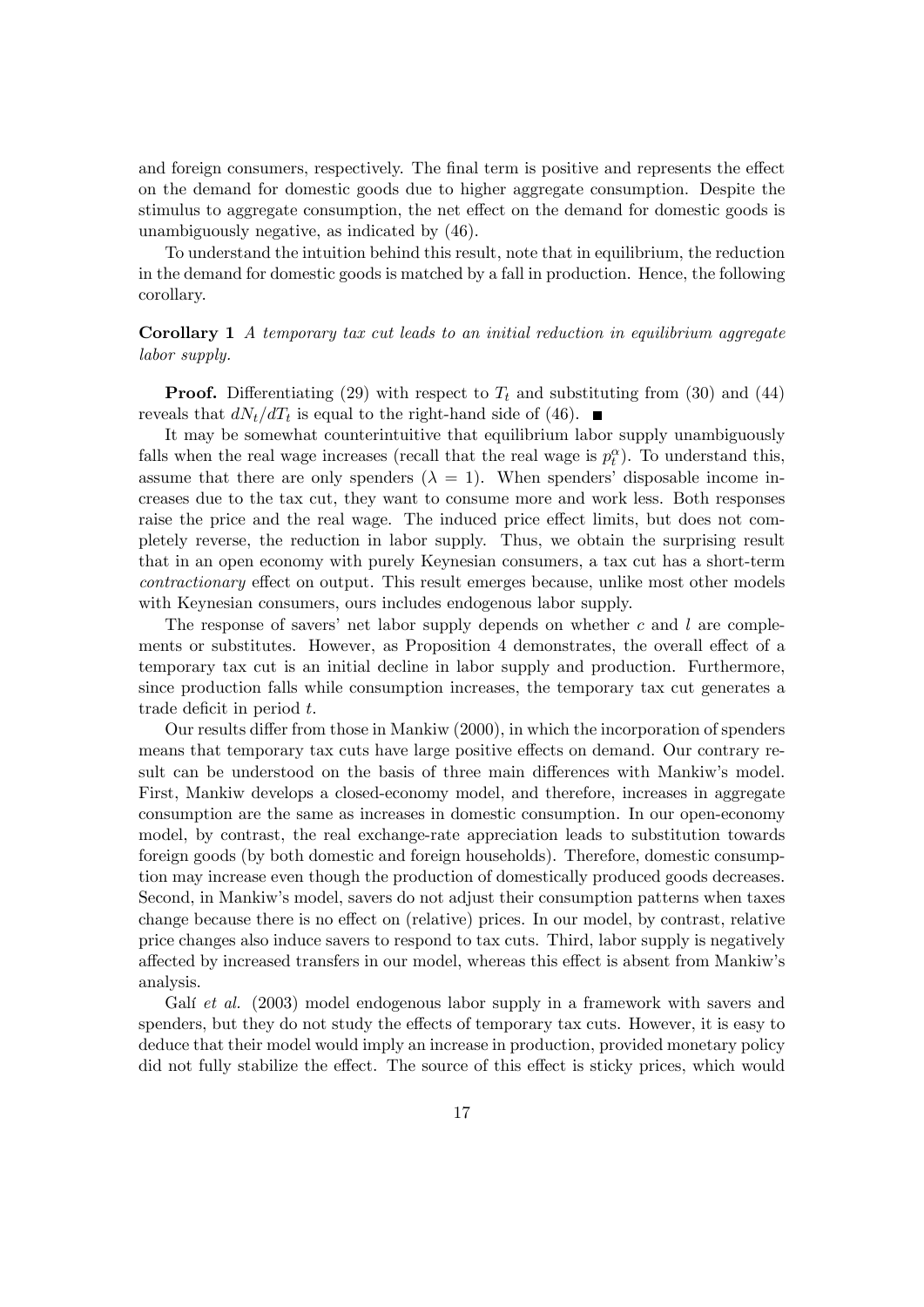temporarily allow for an increase in real wages and a fall in firms' profits. Households would therefore be willing to supply more labor, which would be needed to increase production. In the absence of sticky prices, Galí et al.'s model would imply no change in production. The price level would be determined as a mark-up over nominal wages (and therefore, the real wage would also be determined). Therefore, given the labor-supply schedules of households, a joint increase in consumption (and consequently production) and labor supply (up to a first-order approximation to the equilibrium dynamics) is not possible. Hence, the increase in consumption demand from spenders is exactly offset by a decrease in demand from savers.

#### 5.1.2 The new stationary equilibrium

In period  $t+1$ , the economy reaches its new stationary equilibrium. As discussed above, this is characterized by a constant level of taxes,  $T^L = -rT^H$ , and a constant level of government debt,  $Q_{t+1}^G = -T^H$ .

A corollary of Propositions 1 and 2 is that the relative price  $p_{t+1}$  is below both the period t price  $p_t$ , and the ex ante stationary price. To express this in terms of the real exchange rate, the tax cut leads to an appreciation in the first period, followed by a depreciation to a new stationary equilibrium in the second period. Moreover, the depreciation is such that the real exchange rate falls below the initial stationary equilibrium value. Hence, the real exchange rate not only overshoots its long-run value, it also moves in the opposite direction. Since the relative price is less than unity from period  $t + 1$  onwards, it follows from (39) that the economy has aggregate net foreign debt  $(Q_{t+1} < 0)$  in the new stationary equilibrium. Thus, to the extent that savers do accumulate foreign assets in period  $t$ , their asset accumulation is less than government borrowing in that period.

These observations are sufficient to determine the effects on the stationary equilibrium values for the aggregate variables in the model, which are summarized in the following proposition.

#### Proposition 5 In the long run, a transitory tax cut leads to lower aggregate consumption, but higher labor supply and higher demand for domestic goods.

No formal proof is necessary to validate this proposition. Simply recall that in the ex ante stationary equilibrium,  $C = N = (C_H + C_H^*) = \gamma$ . Hence, it follows from (38) that  $C_{t+1} < C$ . Lower real wages and lower net foreign debt both contribute to lower consumption. Similarly,  $N_{t+1} > N$  follows from (37). In aggregate, the households of the economy work harder to pay off interest on their foreign debt. In equilibrium, the increase in the production of domestic goods is matched by an increase in demand. A lower relative price of domestic goods generates expenditure switching towards those goods, and the fall in domestic aggregate consumption does not completely counteract this effect. The full dynamic effects of a transitory tax cut on the model's aggregate variables can be summarized as follows: (a)  $C_t > C > C_{t+1}$ , (b)  $Y_{t+1} > Y > Y_t$ , and (c)  $(C_H + C_H^*)_{t+1} > C_H + C_H^* > (C_H + C_H^*)_{t}.$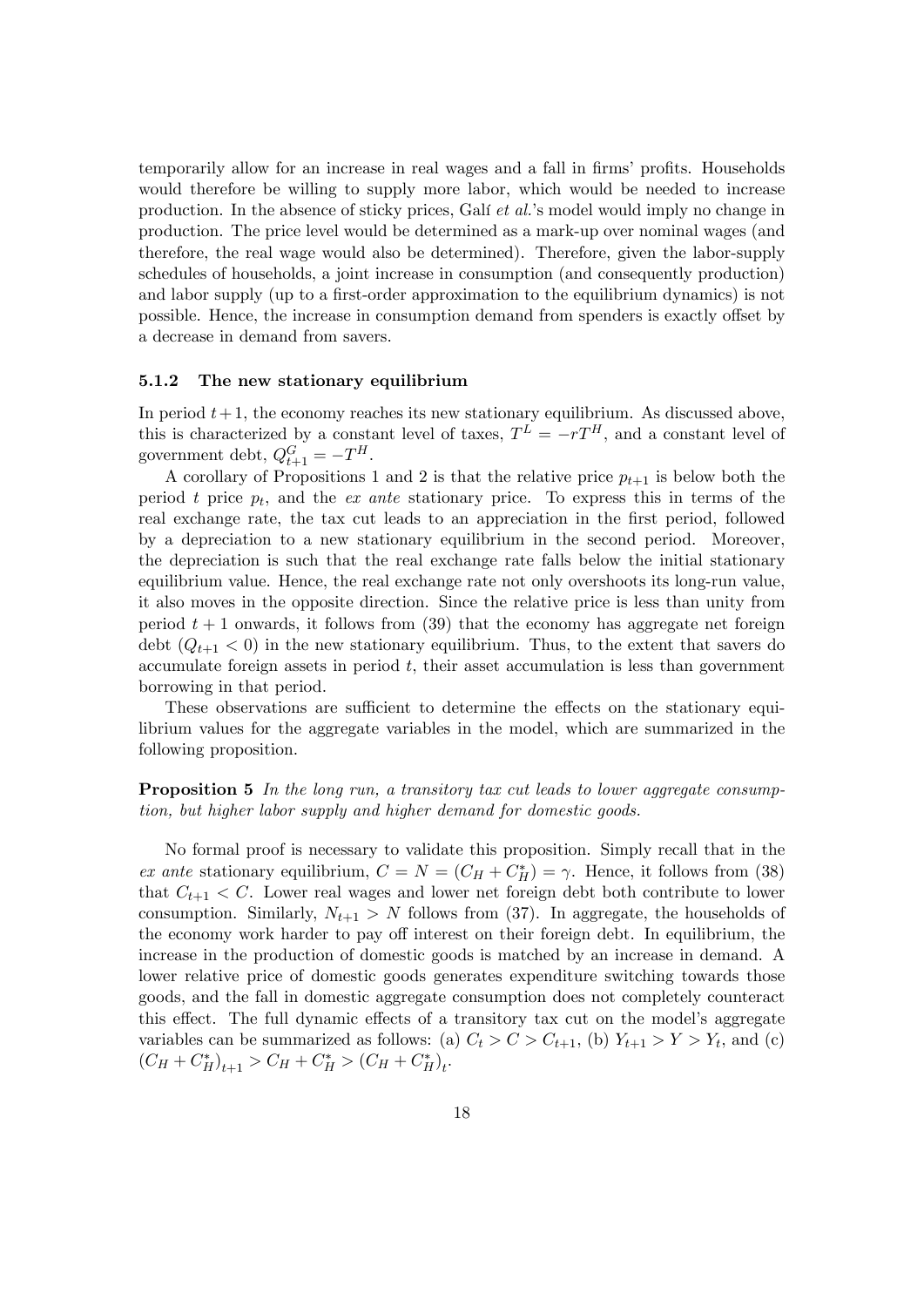For spenders, the long-run effects of the policy are relatively straightforward. Equation (36) reveals that  $c'_{t+1} < c$ , because of negative transfers and lower real wages in the new stationary equilibrium. However, spenders increase their labor supply; see (14). Hence, the effects of the temporary tax cut on spenders are as follows:  $c'_t > c' > c'_{t+1}$ and  $n'_{t+1} > n' > n'_{t}$ .

For savers, there are few unambiguous effects for arbitrary values of  $\sigma$ . However, some important implications of heterogeneity can be determined by considering the special case of log utility ( $\sigma = 1$ ). Therefore, for the remainder of this subsection, we impose this assumption. Proposition 3 above shows that log utility implies a short-run decrease in real consumption for savers. Moreover, when  $\sigma = 1$ , it follows from the Euler equation (27) that  $c_{t+1} > c_t$ . To compare the *ex ante* and new stationary equilibria, we first note that, when  $\sigma = 1$ , equation (B.2) in the appendix provides the following exact expression for the relative price in period t:

$$
p_{t|\sigma=1} = 1 + \frac{\lambda (1 - \alpha \gamma)}{1 - \lambda (1 - \alpha \gamma)} T^H.
$$

This expression and the consumption function (42) in (9) imply that:

$$
\widetilde{Q}_{t+1|\sigma=1} = \frac{1}{1 - \lambda (1 - \alpha \gamma)} T^H.
$$

Note how spenders affect the wealth accumulation of savers. When  $\lambda = 0$ , households simply save period  $t$ 's tax cut to smooth consumption. However, with spenders, the tax cut produces a temporary price increase that raises the consumption-based real interest rate (since  $\sigma = 1$ ) that savers face. Each individual saver responds by accumulating more wealth than is implied by a pure Ricardian model.<sup>9</sup>

The previous expression and  $(41)$  in  $(A.1)$  implies that real consumption by savers in the new stationary equilibrium could be higher or lower than in the ex ante stationary equilibrium. Like those of spenders, savers' real wages fall from period  $t + 1$ , but unlike spenders, savers receive net asset income in the new stationary equilibrium. The logutility function implies that consumption paths such that  $c_{t+1} > c > c_t$  or such that  $c > c_{t+1} > c_t$  are both possible for savers following a transitory tax cut.

We can use our model to discuss the distributional effects of fiscal policy. Consider the following proposition.

#### Proposition 6 Transitory tax cuts increase long-run inequality.

This result follows from the stationary equilibrium consumption functions for savers and spenders, (34) and (36), which imply:

$$
c_{t+1} - c'_{t+1} = \gamma r \frac{\tilde{Q}_{t+1}}{p_{t+1}^{1-\alpha}}.
$$

<sup>&</sup>lt;sup>9</sup>Note, however, that total foreign assets of savers are  $(1-\lambda)\widetilde{Q}_{t+1|\sigma=1}=-\frac{(1-\lambda)}{1-\lambda(1-\alpha\gamma)}Q_{t+1}^G$ . Each saver accumulates more assets than is predicted by a Ricardian model, but total private asset accumulation is below the government's debt accumulation.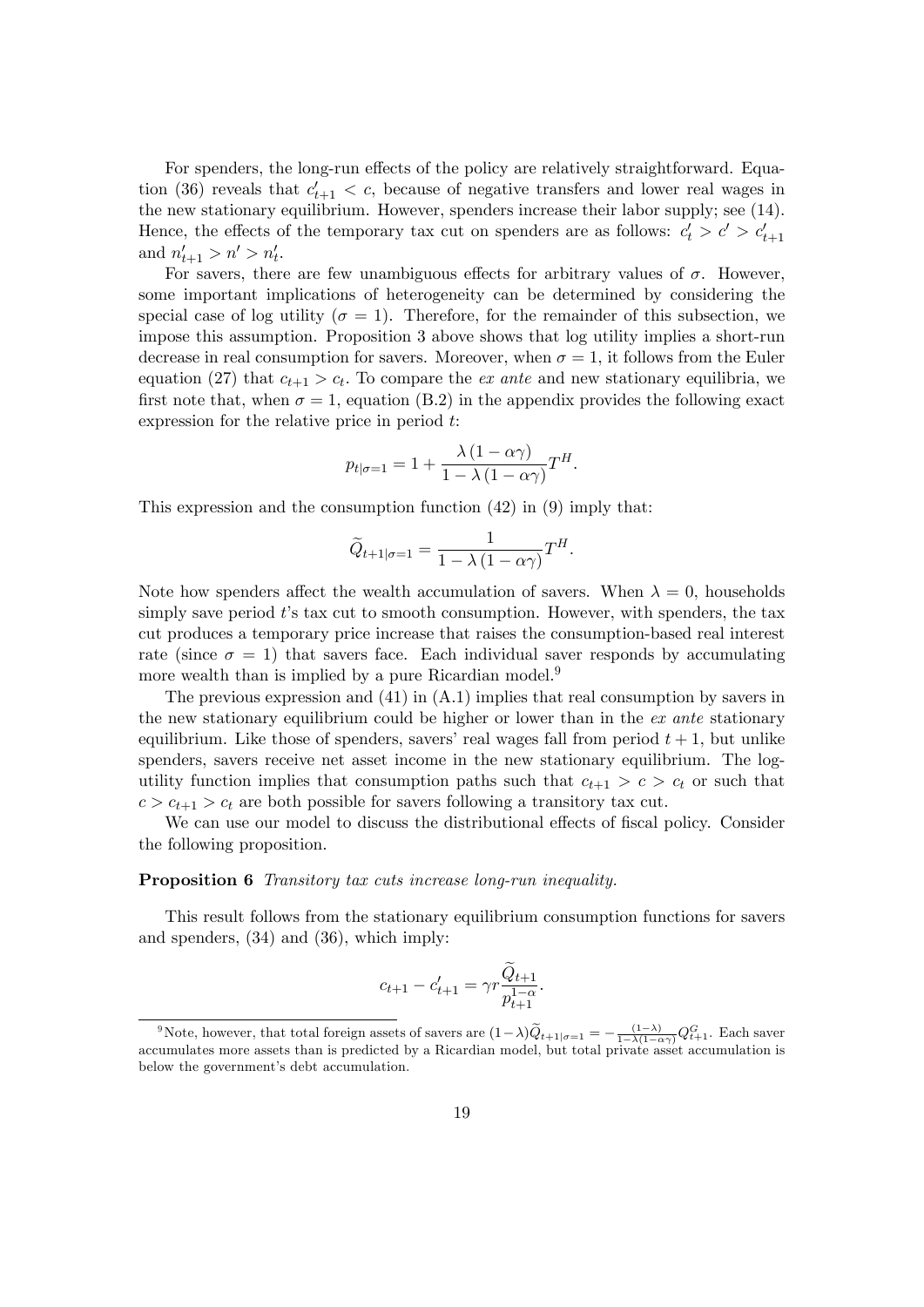This expression is clearly positive when  $\sigma = 1$ . The transitory tax cut creates incentives for spenders to accumulate financial assets, and since spenders do not save, this creates inequality in stationary equilibrium consumption. Since both types of household consume their disposable income in the stationary equilibrium, the inequality in consumption is equivalent to long-run income inequality.

#### 5.2 Public spending

So far, we have ignored public spending. However, in theory (and reality) the effects of changes in public spending may be quite different from those of tax changes. Ricardian models, for instance, predict no real effects of changes in lump-sum taxes, but they do imply that changes in public spending have real effects. (For example, higher public spending typically reduces consumption according to standard forward-looking models.) We explore the effects of a one-period public spending increase. It transpires that the open-economy model with savers and spenders yields novel insights, not only when compared to standard models, but also when compared to closed-economy models with savers and spenders.

#### 5.2.1 Incorporating public spending into the model

We make three assumptions. First, we restrict our attention to the log-utility model, in which  $\sigma = 1$ . Second, the government consumes domestically produced goods only. Third, private and public consumption affects the utility of private households separately. The first two assumptions are arguably the least restrictive; we have already discussed the types of effects that arise in the absence of a log-utility function, and by focusing on government consumption of domestic goods, we analyze the type of public consumption that has the richest effects because of the direct effect on domestic prices. It is straightforward to incorporate the public consumption of foreign goods into the analysis. Thus, we suggest that the third assumption is the most restrictive. The nonseparability of private and public consumption may introduce important effects of fiscal policy. However, the separability assumption makes it easier to explain why our results differ from other models that incorporate spenders and savers. Thus, in this section, we opt for transparency at the cost of generality.

The incorporation of public spending into the model is straightforward. Let  $G_s$  be public demand in period s. Since all demand is for domestic goods, the value of public spending in terms of the foreign-goods basket is  $p_sG_s$ 

$$
\sum_{s=t}^{\infty} \left(\frac{1}{1+r}\right)^{s-t} T_s = (1+r) Q_t^G - \sum_{s=t}^{\infty} \left(\frac{1}{1+r}\right)^{s-t} p_s G_s.
$$

Substitution into the budget constraint of savers yields the following modified general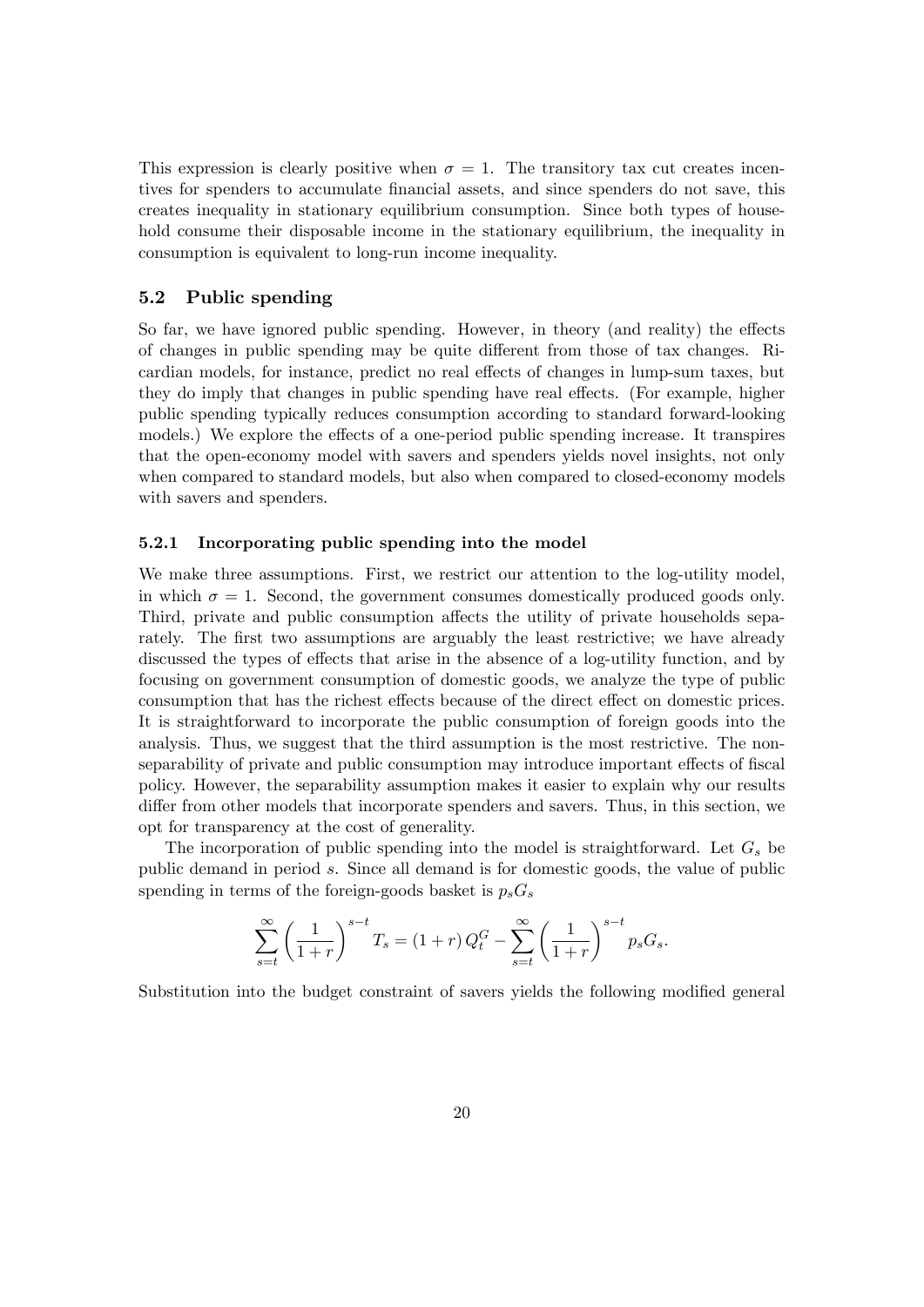consumption function for these households:

$$
c_{t} = \frac{\gamma \left[ (1+r) \left( \widetilde{Q}_{t} + Q_{t}^{G} \right) + \sum_{s=t}^{\infty} \left( \frac{1}{1+r} \right)^{s-t} p_{s} \left( 1 - G_{s} \right) \right]}{p_{t}^{1-\alpha} \left[ 1 + \sum_{s=t+1}^{\infty} \left( \frac{1}{1+r} \right)^{s-t} \left( \frac{p_{s}}{p_{t}} \right)^{(1-\sigma)(1-\alpha\gamma)} \right]}.
$$
(47)

For given prices, higher government spending lowers savers' consumption. However, prices change when G changes. Note that  $G_s \leq 1$  since the maximum possible production of domestic goods in any given period is unity. (This occurs when both types of household spend all their time working.)

When there is public consumption, aggregate demand for domestic goods in equation (28) changes to:

$$
C_{H,s} + C_{H,s}^* + G_s = (1 - \alpha) p_s^{-\alpha} C_s + \alpha \gamma p_s^{-1} + G_s.
$$

Aggregate supply continues to be given by (29). Thus, the equilibrium relationship between aggregate private consumption and the relative price changes to:

$$
C_s = \frac{\gamma}{1 - \alpha \gamma} \left[ p_s^{\alpha} \left( 1 - G_s \right) - \alpha \gamma p_s^{\alpha - 1} \right]. \tag{48}
$$

This relationship can be used to show that, when there is public spending, the equilibrium trade balance is:

$$
TB_s = \frac{\alpha \gamma}{1 - \alpha \gamma} \left[ 1 - p_s \left( 1 - G_s \right) \right]. \tag{49}
$$

Note that, for a given relative price, higher public spending improves the trade balance. The reason is that government consumption crowds out savers' consumption (for given prices), and since the government demands only domestic goods, this improves the trade balance. (However, again, prices change when  $G$  changes.)

#### 5.2.2 A temporary increase in public spending

Without loss of generality, we assume that both  $G$  and  $T$  are zero in the ex ante stationary equilibrium. In period  $t$ , the government consumes the amount  $G_t$  of domestic goods. The policy is financed by foreign borrowing (i.e.,  $Q_{t+1}^G = -p_tG_t$ ), and by repaying debt with constant taxes from period  $t + 1$  onwards. The government's intertemporal budget constraint implies  $T_s = T_{t+1} = -rp_tG_t\forall s > t$ .

Since the economy again reaches the new stationary equilibrium in period  $t + 1$ , equation (39) implies that  $p_{t+1} = 1 + rQ_{t+1} (1 - \alpha \gamma)/\alpha \gamma \quad \forall s > t$ . Therefore, the current-account equation  $(32)$  and the trade balance equation  $(49)$  imply:

$$
p_{t+1} = 1 + r - rp_t (1 - G_t). \tag{50}
$$

Like for the tax cut already discussed, any change in the first-period relative price is followed by an opposing change in the next period. Note also, however, that period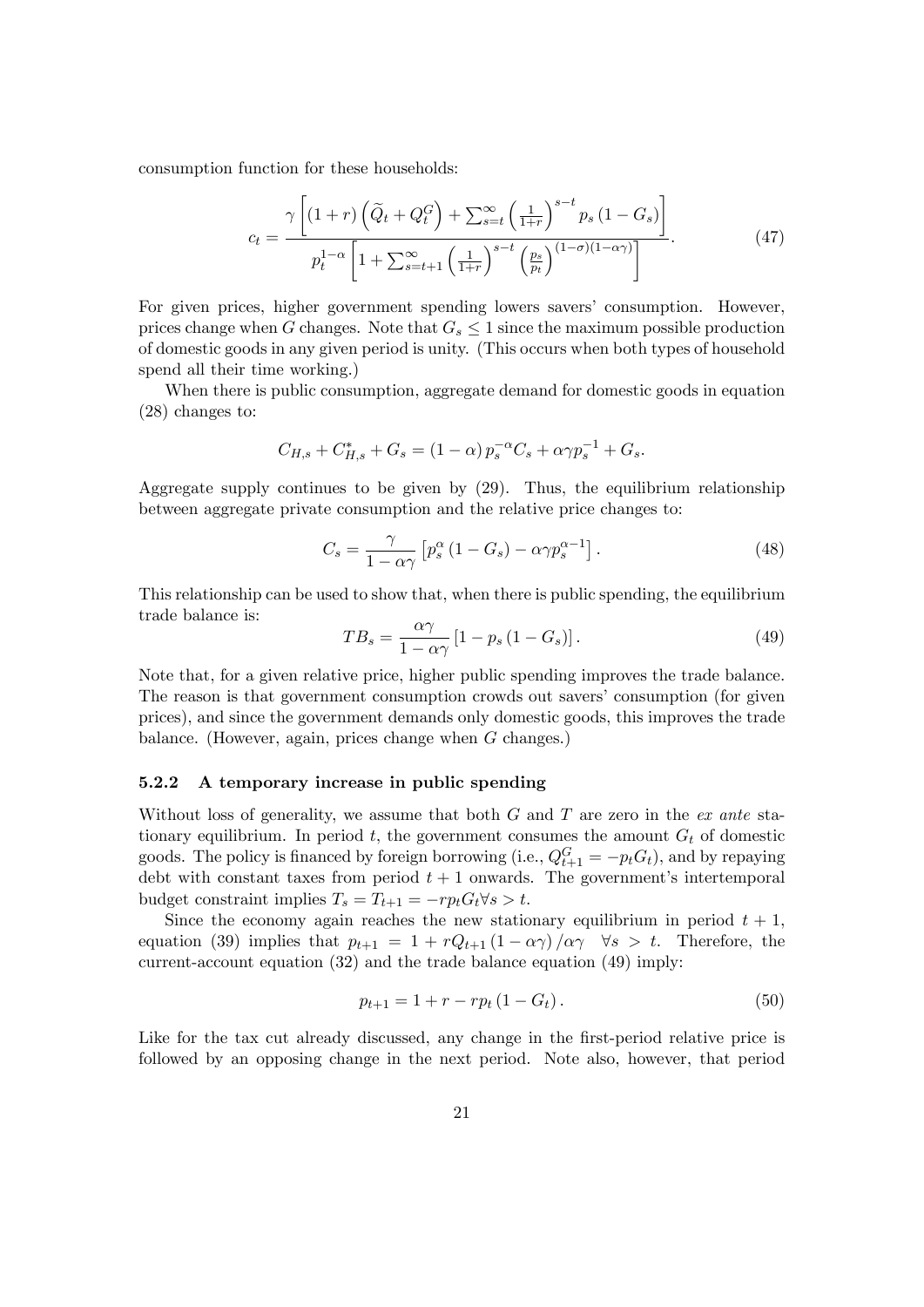$t + 1$ 's reversal of the relative price is more modest than that of the tax cut. In that case,  $dp_{t+1}/dp_t = -r$ , whereas in the current case,  $dp_{t+1}/dp_t = -r(1 - G_t)$ .

Next, we use the consumption functions of both households in  $(48)$  to find the effect on the equilibrium price in period  $t$ :

$$
p_t = \frac{1 - \lambda (1 - \alpha \gamma)}{1 - \lambda (1 - \alpha \gamma) - G_t}.
$$
\n
$$
(51)
$$

This solution is meaningful only if  $p_t$  is positive. Hence, we require  $G_t < 1 - \lambda (1 - \alpha \gamma)$ . Equation (51) implies that  $p_t > 1$ . In other words, a temporary increase in public spending leads to a contemporary real exchange-rate appreciation. Note that there is an appreciation whatever the value of  $\lambda$ . Unlike a cut in taxes, an increase in G leads to a price increase also if there are only savers. However, the appreciation is greater the higher the proportion of spenders. Note also that by using  $(51)$  in  $(50)$ , we can show that:

$$
p_{t+1} = 1 - \frac{r\lambda (1 - \alpha \gamma) G_t}{1 - \lambda (1 - \alpha \gamma) - G_t} \le 1.
$$

When there are spenders, the relative price falls below the *ex ante* level in period  $t + 1$ . If there are no spenders  $(\lambda = 0)$ , the real exchange rate depreciates to return to its exante level in the new stationary equilibrium. Hence,  $p_t > p \geq p_{t+1}$  when there is a temporary increase in G; equality applies when  $\lambda = 0$ .

The short-run consumption response is summarized in the following proposition.

**Proposition 7** In the short run, a temporary increase in public spending  $(i)$  has an ambiguous effect on aggregate consumption and  $(ii)$  increases consumption by spenders, but *(iii)* it lowers consumption by savers.

Spenders increase consumption in period t because real wages increase. From (47) (with  $\sigma = 1$ ), consumption by savers falls in period t because of the temporary increase in the price level. In contrast to our analysis of tax cuts, we cannot say anything unambiguous about aggregate private consumption because the effects on  $C<sub>t</sub>$  depend on the proportion of savers. This is because increased public spending increases prices even when there are no spenders, in which case, aggregate consumption falls. Thus, the smaller the proportion of savers, the more likely is private consumption to increase following an increase in public spending.

In the new stationary equilibrium, which is reached at  $t+1$ , spenders face a lower real wage and must pay higher taxes. Therefore, consumption by spenders falls, relative to both its level in period t and its ex ante level. Thus, for these households,  $c'_t > c' > c'_{t+1}$ .

The consumption path for savers, on the other hand, is ambiguous when there are spenders. The Euler equation (27) implies that  $c_{t+1} > c_t$  because of the temporary price increase in period t, but whether  $c_{t+1}$  is higher or lower than the ex ante level is ambiguous. The reason is that, on the one hand, consumption increases since savers accumulate financial wealth (taking into account their share of public debt) and thereby yield net asset income from period  $t+1$  onwards. However, on the other hand, consumption decreases since they face a lower real wage. Interestingly, without spenders,  $c_{t+1}$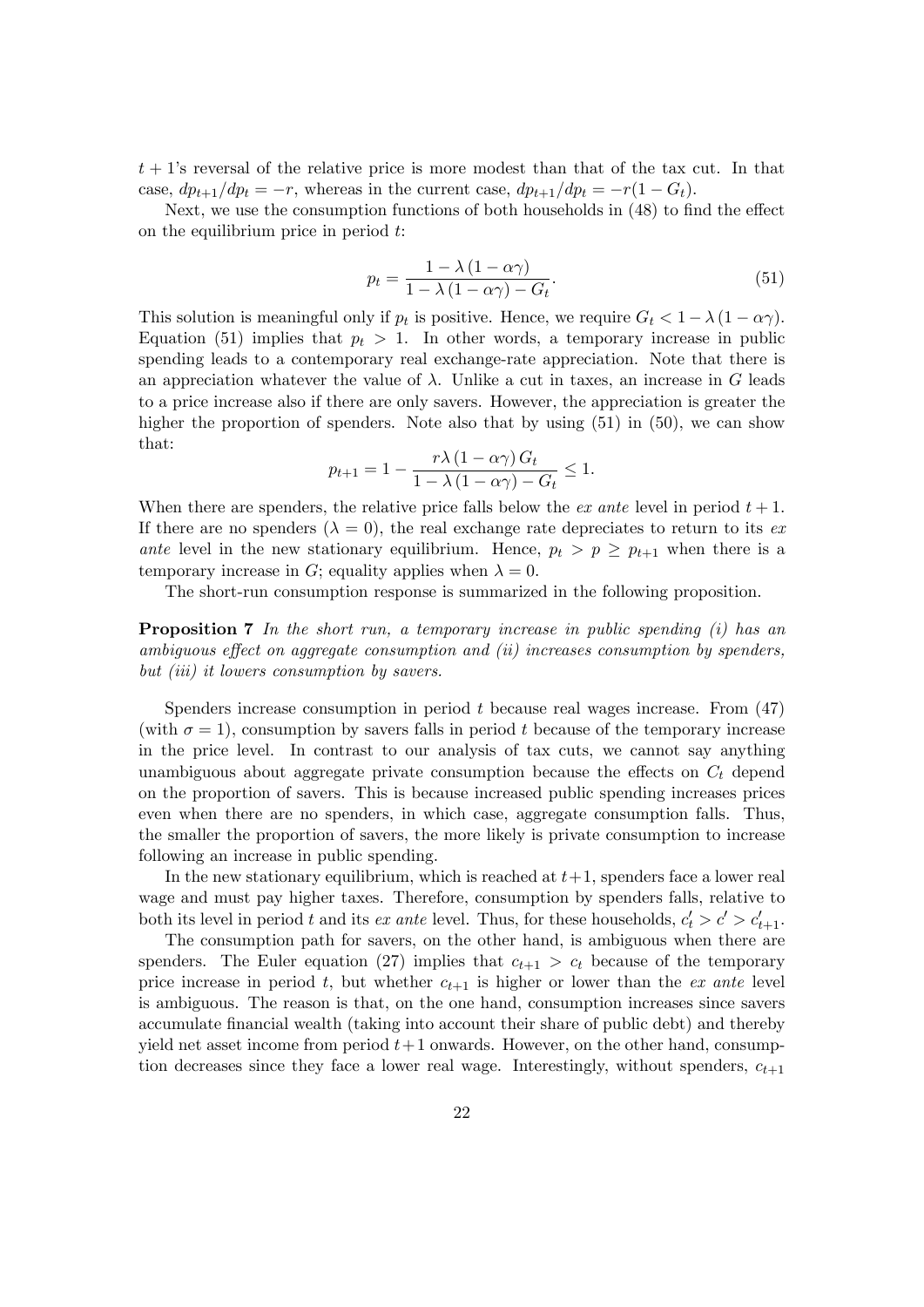would return to its ex ante level c. Recall that when  $\lambda = 0$ , the long-run relative price is unaffected (relative to the ex ante level) by the increase in  $G$ . In addition, it can be shown that there is no net asset accumulation by savers when  $\lambda = 0$  (gross accumulation is exactly equal to the government's debt accumulation). This leaves the stationary equilibrium consumption unaffected by the temporarily higher G. Thus, when  $\lambda = 0$ ,  $c_t < c = c_{t+1}.$ 

Aggregate private consumption in the new stationary equilibrium,  $C_{t+1}$ , is lower than its ex ante level, C, except when  $\lambda = 0$ . Spenders reduce consumption in period  $t + 1$ and this reduction is only partially reversed by the consumption response of savers. As in the case of the relationship between C and  $C_{t+1}$ the relationship between  $C_t$  and  $C_{t+1}$ is ambiguous.

Note the contrast between our result and that of Gali *et al.*  $(2003)$ , who argue that the presence of spenders is not sufficient for public spending to affect private consumption; price rigidities are also necessary. While this may be the case in a closed-economy model, it is not the case in an open-economy model, as we have shown. In their model, sticky prices generate temporary changes in the real wage, while in our open-economy model, (consumer) real wages may change in the absence of sticky prices because of changes in the real exchange rate.

The effects on labor supply and domestic production are summarized by the following proposition.

#### **Proposition 8** A transitory increase in public spending leads to higher labor supply and higher domestic production in both the short run and the long run.

Given savers' period t consumption,  $c_t = \gamma p_t^{\alpha-1}$ , in (11) it can be shown that these agents initially increase labor supply. This is a combined response to the first-period increase in the real wage and the complementarity between  $c$  and  $l$  (recall the log utility assumption). The labor supply of spenders in period  $t$  is unaffected by the increase in  $G_t$ ; see (14). There are offsetting income and substitution effects from the higher real wage on the labor supply of spenders; the real wage increase makes leisure more expensive, but it also makes spenders (feel) richer. With Cobb-Douglas preferences, the two effects cancel each other out. Thus, in the aggregate, a temporary increase in government expenditure leads to a contemporary increase in domestic labor supply and production. Note that this is contrary to the short-run response to the tax cut, which as we have already shown, generates an initial reduction in output. Note also that the result is consistent with the empirical findings of, e.g., Blanchard and Perotti (2002) and Perotti (2002).

It follows from the results in section 4 above that the labor supply of spenders increases in the new stationary equilibrium, whereas it falls for savers. Spenders work more because they have to pay permanently higher taxes, while each saver works less because he or she has accumulated net financial assets in the "transition" period. Hence, when there is a transitory increase in public spending, the labor supply paths are  $n_t$  $n > n_{t+1}$  and  $n'_{t+1} > n'_{t} = n'$  for savers and spenders, respectively.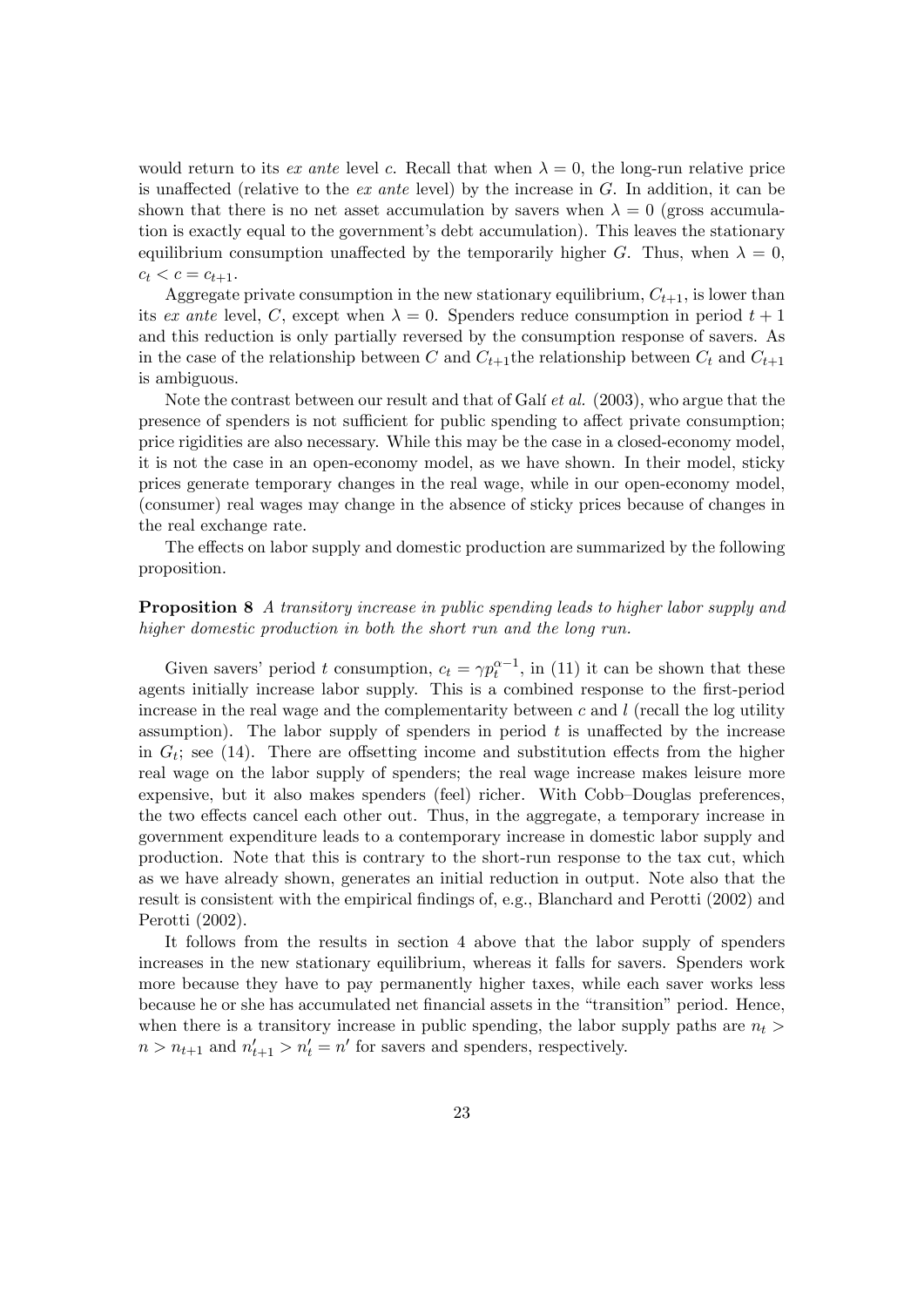To appreciate that the increased labor supply of spenders dominates in the aggregate, note that (37) reveals that, relative to the ex ante situation, production is higher in the new stationary equilibrium if the small open economy has negative net foreign assets. Equations (9) and (51) imply that:

$$
Q_{t+1} = (1 - \lambda) \tilde{Q}_{t+1} + Q_{t+1}^G
$$
  
=  $(1 - \lambda) (p_t - 1) - p_t G_t$   
=  $\frac{(1 - \lambda)G_t}{1 - \lambda (1 - \alpha \gamma) - G_t} - \frac{[1 - \lambda (1 - \alpha \gamma)]G_t}{1 - \lambda (1 - \alpha \gamma) - G_t}$   
=  $-\frac{\lambda \alpha \gamma G_t}{1 - \lambda (1 - \alpha \gamma) - G_t} < 0.$ 

Each saver accumulates net (consolidated) assets, but spendersíaggregate saving is less than the governmentís borrowing. It follows from (37) that output is higher from period  $t+1$  onwards, relative to the *ex ante* equilibrium. Therefore, the increase in the labor supply of spenders dominates the reduction in that of savers.

The temporary increase in government expenditure thus increases production in both the short run and the long run. This contrasts with the effect of the tax cut analyzed earlier. Whether production is higher from period  $t+1$  onwards than in period t depends on the distribution of savers and spenders. The higher the proportion of spenders, the more likely is  $Y_{t+1} > Y_t$ . However, both  $Y_{t+1} > Y_t > Y$  and  $Y_t > Y_{t+1} > Y$  are possible following the temporary increase in  $G_t$ .

The equilibrium effect on aggregate demand for domestically produced goods is the same as on output; relative to the  $ex$  ante level, demand is higher in both period  $t$  and from period  $t + 1$  onwards. It is nevertheless interesting to look at the demand effects in a slightly more disaggregated manner; i.e., how do the sources of demand adjust to fiscal policy? We use  $(15)$  to show that spenders' demand for domestic goods in period t is unaffected by the increase in  $G_t$ . The higher relative price of domestic goods and the increase in consumption lead to a zero net effect on demand for domestic goods from these households; all their increased consumption goes on foreign goods. Savers reduce their first-period consumption, which, combined with a higher relative price, leads them to reduce their demand for domestic goods. Likewise, exports fall due to the real appreciation of the exchange rate. Thus, private demand for domestic goods falls, but not by as much as public consumption. This produces a positive demand effect of higher  $G_t$  in the first period.

From period  $t + 1$ , there is no stimulus from government demand, but the relative price is lower than both the ex ante price and that in period t. It is also easy to show that demand from spenders falls relative to the  $ex$  ante and period t levels. Against this, there is higher demand from savers and foreigners (due to the depreciation), and these increases are sufficient to ensure that demand from period  $t+1$  is above its ex ante level.

Equation  $(51)$  in  $(49)$  implies the following trade balance in period t:

$$
TB_t = -\frac{\alpha \gamma \lambda G_t}{1 - \lambda (1 - \alpha \gamma) - G_t} \le 0.
$$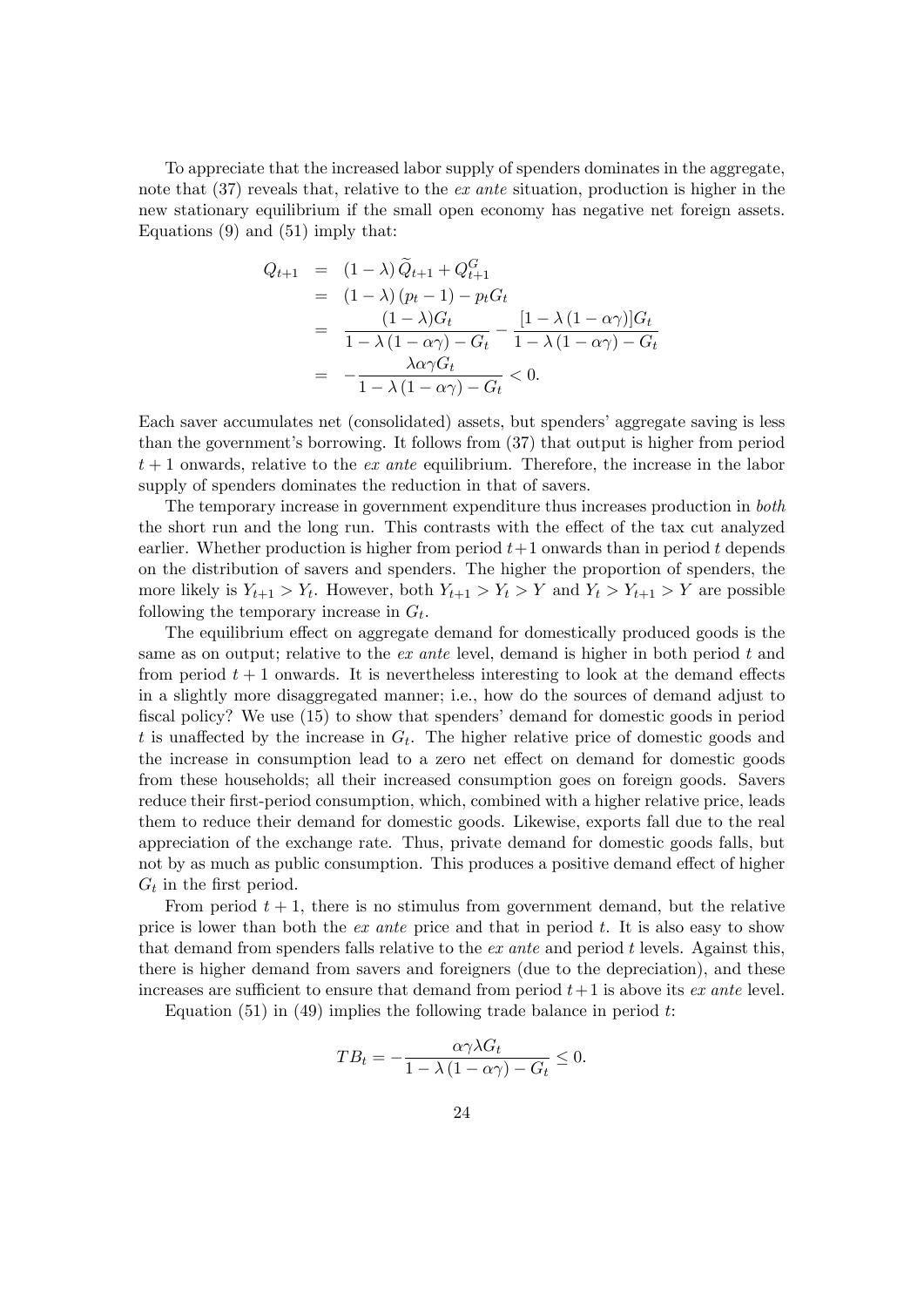Although the government consumes only domestic goods, the increase  $G_t$  leads to a deterioration of the trade balance in period  $t$ . This is because demand from abroad falls and domestic households switch to foreign goods. Given that the economy, by assumption, has no initial foreign assets, this implies a current account deficit in period t. In the new stationary equilibrium, from period  $t+1$ , the economy runs a trade surplus that is equal to the interest payments on its foreign debt, so that the current account returns to balance.

Finally, in this section, note that in our model temporary changes in demand due to tax cuts or increased public spending have permanent effects. Changes in transfers or spending today affect the level of future transfers or spending through the public budget constraint, thereby having implications for future labor supply and relative prices. For the same reason, short-term changes in demand have permanent effects on the real exchange rate, even though our model incorporates constant returns to scale in production.

## 6 Final comments

In this paper, we have extended the savers-spenders framework of Mankiw (2000) to study fiscal policy in a small open economy. Coupled with endogenous labor supply, we have shown that this gives rise to a number of mechanisms and results that differ from those of closed-economy models, as well as from other open-economy models. In particular, tax cuts have a short-run contractionary effect and increased public spending has a short-run expansionary effect. Although consistent with recent empirical work, these results contrast with those of most other models.

While our motivation for including savers and spenders in the analysis of fiscal policy is the same as that of Mankiw (2000) and Galí *et al.* (2003), the effects of heterogeneity in our model differ from their closed-economy models. Openness allows policy to affect relative prices in the absence of price rigidities. For this reason, savers do not behave as they would have done were there no spenders; whether "irrational" spenders invite ìrationalîsavers to respond in the same or in the opposite direction depends on features of the savers' utility function. Thus, in general, savers may magnify or dampen responses by spenders.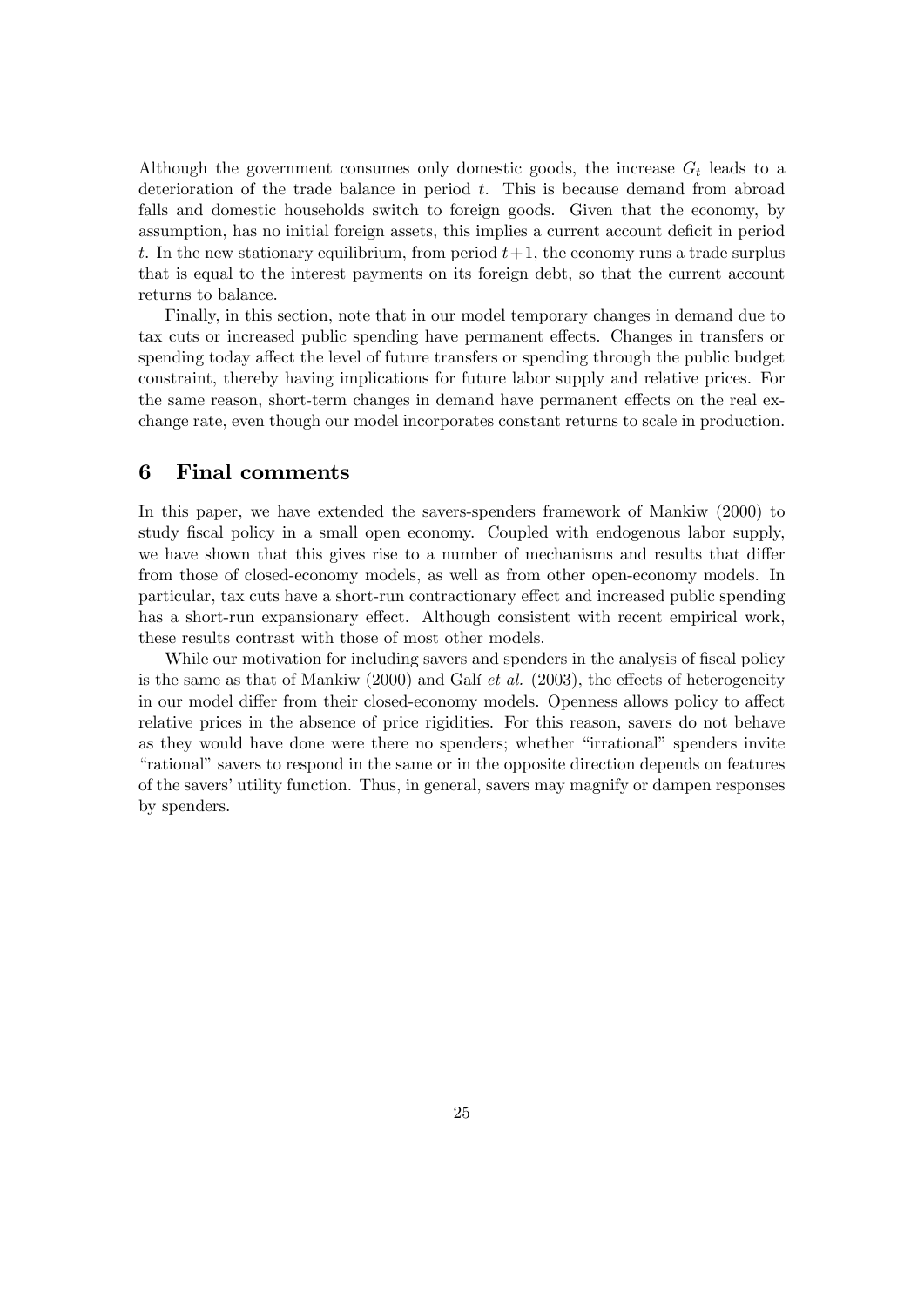## References

Amato, J.D. and T. Laubach  $(2003)$ : "Rule-of-thumb behavior and monetary policy", European Economic Review 47 (5): 791-831.

Blanchard, O. and R. Perotti (2002): "An empirical characterization of the dynamic effects of changes in government spending and taxes on output", Quarterly Journal of  $Economics$  117: 185-216.

Boskin, M.J. (1988): "Consumption, saving and fiscal policy", American Economic  $Review 78 (2): 401-407.$ 

Campbell, J.Y. and N.G. Mankiw  $(1989)$ : "Consumption, income and interest rates: Reinterpreting the time-series evidence", in O.J. Blanchard and S. Fischer (eds) NBER Macroeconomics Annual 1989: 185–216.

Campbell, J.Y. and N.G. Mankiw (1990): "Permanent income, current income and consumption", Journal of Business and Economic Statistics 8: 265–279

Campbell, J.Y. and N.G. Mankiw  $(1991)$ : "The response of consumption to income: A cross-country investigation", European Economic Review 35 (4): 723-767.

Dornbusch, R. (1983): "Real interest rates, home goods and optimal external borrowing", *Journal of Political Economy* 91 (1):  $141-153$ .

Galí, J., J.D. López-Salido and J. Vallés (2003): "Understanding the effects of government spending on consumptionî, manuscript, CREI, Universitat Pompeu Fabra, Barcelona.

Galí, J., J.D. López-Salido and J. Vallés (2004): "Rule-of-thumb consumers and the design of interest rate rules", Journal of Money, Credit and Banking forthcoming.

Galí, J. and T. Monacelli (2004): "Monetary policy and exchange-rate volatility in a small open economy", Review of Economic Studies, forthcoming.

Mankiw, N.G.  $(2000)$ : "The savers-spenders theory of fiscal policy", American Economic Review 90 (2):  $120-125$ .

Perotti, R. (2002) "Estimating the effects of fiscal policy in OECD countries", Mimeo, European University Institute.

Persson, T. (1985): "Deficits and intergenerational welfare in open economies", Journal of International Economics,  $19(1/2)$ : 67-84.

Poterba, J.M. (1988): "Are consumers forward looking? Evidence from fiscal experiments", American Economic Review 78  $(2)$ : 413-418.

Thaler, R. (1992): The Winnerís Curse: Anomalies and Paradoxes of Economic Life, Free Press, New York, NY, USA.

Wolff, E.N.  $(1998)$ : "Recent trends in the size distribution of households wealth", Journal of Economic Perspectives  $12$  (3):  $131-150$ .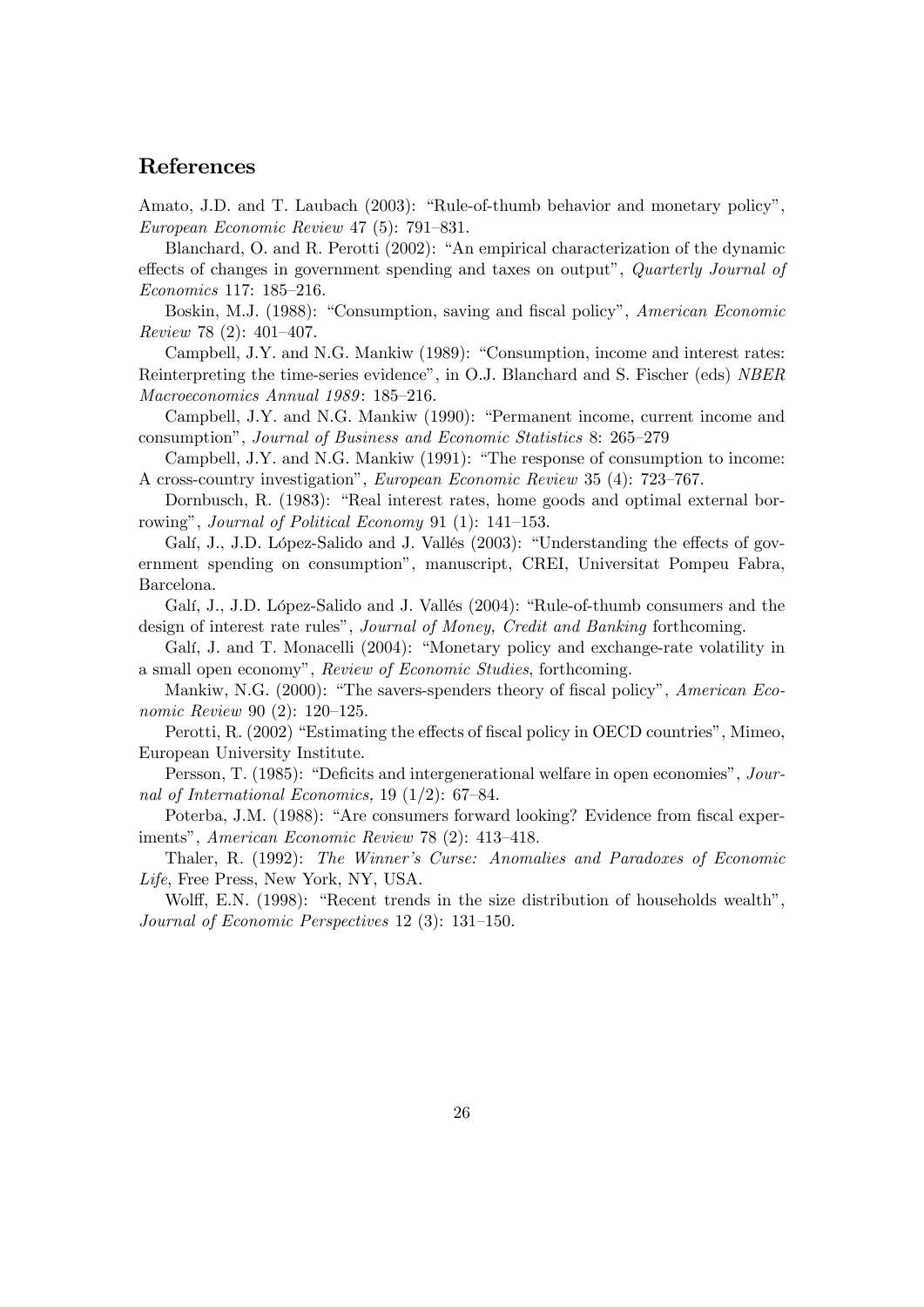# A A general consumption function for savers

We derive the general consumption function for savers, taking into account the equilibrium conditions (8), (18) and  $1 + r = \beta^{-1}$ . These conditions imply that for any period  $s > t$ :

$$
c_s = c_t \left(\frac{p_s}{p_t}\right)^{\alpha(1-\gamma) - \sigma(1-\alpha\gamma)}
$$

Equations (8) and (18), together with (11), imply furthermore that the intertemporal budget constraint (20) can be written as:

$$
\sum_{s=t}^{\infty} \left(\frac{1}{1+r}\right)^{s-t} p_s^{1-\alpha} c_s = \gamma \left[ (1+r) \left( \widetilde{Q}_t + Q_t^G \right) + \sum_{s=t}^{\infty} \left( \frac{1}{1+r} \right)^{s-t} p_s \right].
$$

Recursive substitution yields the following consumption function:

$$
c_{t} = \frac{\gamma \left[ (1+r) \left( \widetilde{Q}_{t} + Q_{t}^{G} \right) + \sum_{s=t}^{\infty} \left( \frac{1}{1+r} \right)^{s-t} p_{s} \right]}{p_{t}^{1-\alpha} \left[ 1 + \sum_{s=t+1}^{\infty} \left( \frac{1}{1+r} \right)^{s-t} \left( \frac{p_{s}}{p_{t}} \right)^{(1-\sigma)(1-\alpha\gamma)} \right]}.
$$
(A.1)

:

Note that if  $\sigma = 1$ , (A.1) simplifies to:

$$
c_t = \frac{r}{1+r} \frac{\gamma \left[ (1+r) \left( \widetilde{Q}_t + Q_t^G \right) + \sum_{s=t}^{\infty} \left( \frac{1}{1+r} \right)^{s-t} W_s \right]}{P_t}.
$$

That is, the optimal consumption of savers is the annuity value of total consolidated discounted real wealth times the weight on consumption in the utility function.

# B Proof of Proposition 2

By substituting from (42) and (15) into (30), we obtain the following implicit relationship between  $p_t$  and  $T_t$ :

$$
p_t \left[1 - \lambda \left(1 - \alpha \gamma\right)\right] = \alpha \gamma + \left(1 - \alpha \gamma\right) \left[ \left(1 - \lambda\right) \left( \frac{\frac{1+r}{r} p}{1 + \frac{1}{r} \left(\frac{(1+r)p - rp_t}{p_t}\right)^{(1-\sigma)(1-\alpha \gamma)}} \right) + \lambda T_t \right].
$$
\n(B.2)

Differentiation of this expression yields:

$$
\frac{dp_t}{dT_t} = \frac{\lambda (1 - \alpha \gamma)}{1 - \lambda (1 - \alpha \gamma) - (1 - \alpha \gamma) (1 - \lambda) [1 - \sigma + \alpha \gamma (\sigma - 1)] A},
$$
(B.3)

where

$$
A \equiv \frac{(1+r)}{p_t} \left\{ \frac{\frac{1+r}{r} \frac{1}{r} \left( \frac{(1+r)-rp_t}{p_t} \right)^{(1-\sigma)(1-\alpha\gamma)-1}}{\left[1+\frac{1}{r} \left( \frac{(1+r)-rp_t}{p_t} \right)^{1-\sigma+\alpha\gamma(\sigma-1)}\right]^2} \right\} > 0.
$$
 (B.4)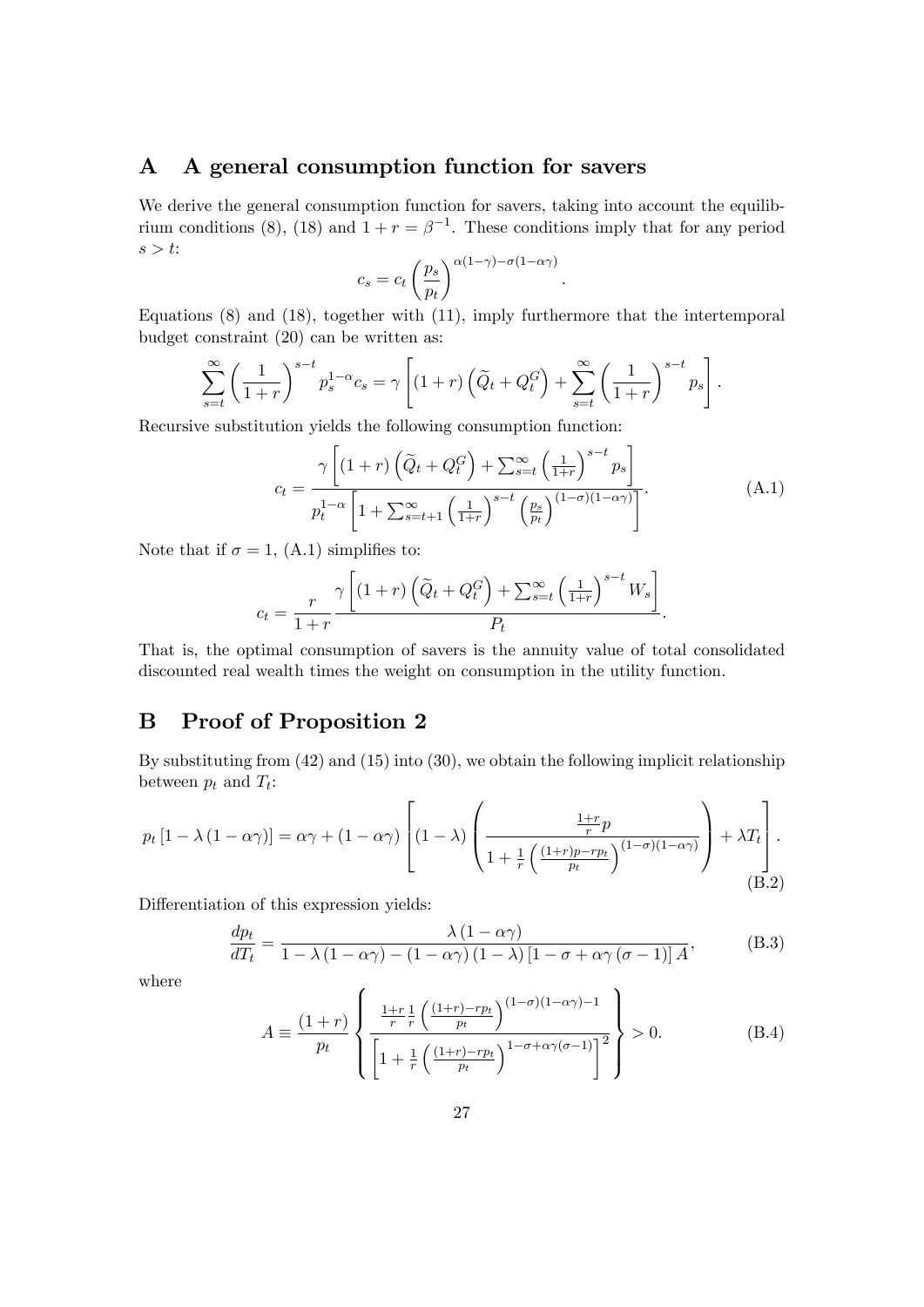(Recall that  $(1 + r) - rp_t = p_{t+1} > 0$ .) From (B.3),  $dp_t/dT_t > 0$  when  $\sigma \ge 1$ .

Suppose that  $\sigma < 1$  and that  $p_t$  falls when transfers increase (i.e.,  $p_t < 1$ ). From (B.3):

$$
A > \frac{1 - \lambda (1 - \alpha \gamma)}{\left(1 - \lambda\right) \left(1 - \sigma\right) \left(1 - \alpha \gamma\right)^2} > 1.
$$

This is a necessary condition for  $dp_t/dT_t < 0$ . From (B.4):

$$
\frac{dA}{dp_t} = \frac{1+r}{p_t^2} \left\{ \frac{\frac{1+r}{r} \left( \frac{(1+r)-rp_t}{p_t} \right)^{(1-\sigma)(1-\alpha\gamma)-1}}{\left[1+\frac{1}{r} \left( \frac{(1+r)-rp_t}{p_t} \right)^{1-\sigma+\alpha\gamma(\sigma-1)}\right]^2} \right\} \left\{ (1-\sigma)(1-\alpha\gamma) \left( \frac{1+r}{p_t} \right) \left( \frac{1+r-rp_t}{p_t} \right)^{-1} \times \left[ 2\left( \frac{1}{r} \left( \frac{1+r-rp_t}{p_t} \right)^{(1-\sigma)(1-\alpha\gamma)} + \frac{1}{r} \left( \frac{1+r-rp_t}{p_t} \right)^{2(1-\sigma)(1-\alpha\gamma)} \right) - 1 \right] + \frac{1+r}{1+r-rp_t} - 1 \right\}.
$$

This is positive when  $p_t < 1$ . However, (B.4) shows that  $A = 1$  when  $p_t = 1$ . Since A is a continuous function of  $p_t$ , this implies that  $A \leq 1$  for any  $p_t \leq 1$ . This violates the necessary condition for  $dp_t/dT_t < 0$ , which, therefore, is not a feasible response to a tax cut.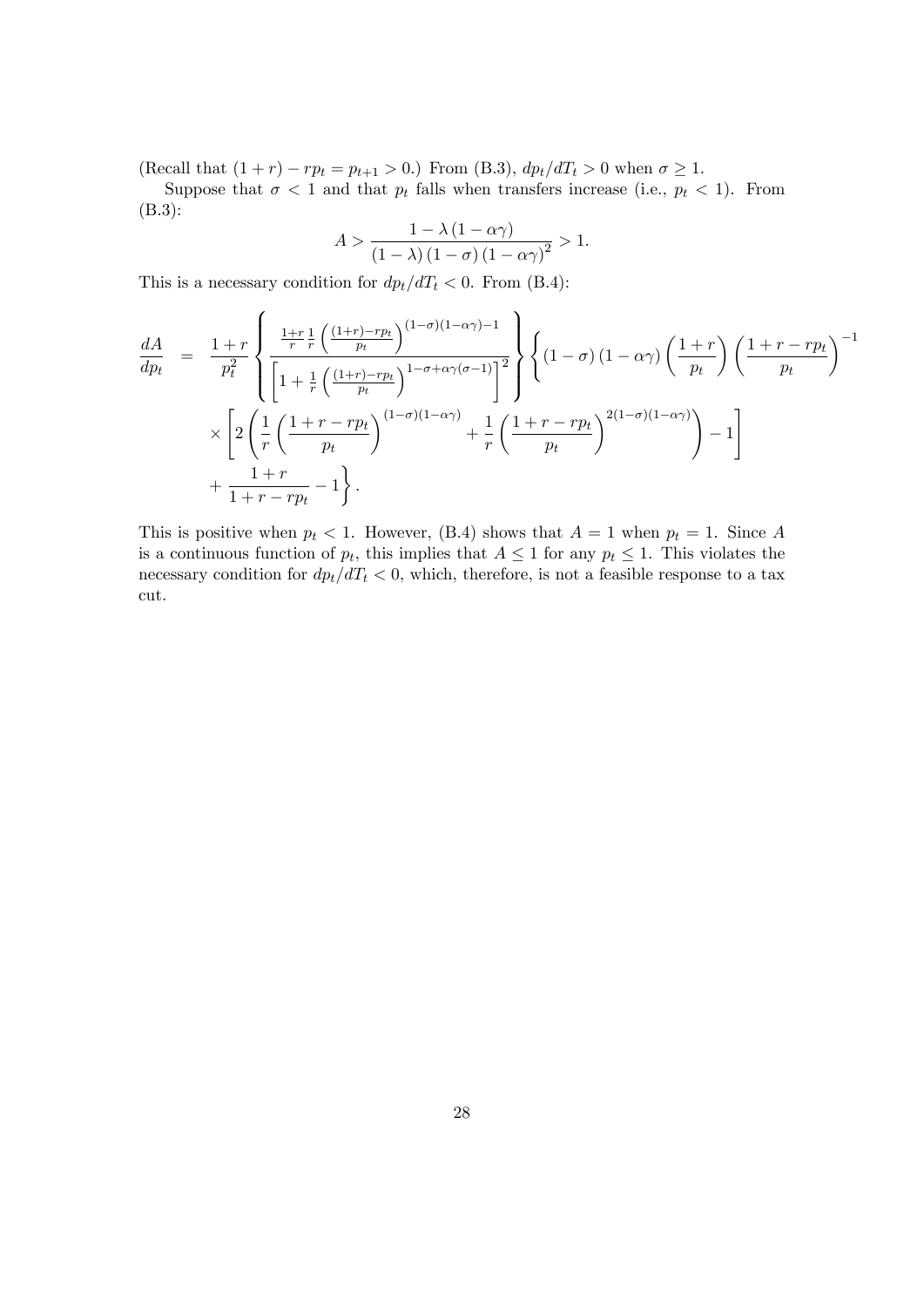# **WORKING PAPERS (ANO) FROM NORGES BANK 2002-2004**

Working Papers were previously issued as Arbeidsnotater from Norges Bank, see Norges Bank's website http://www.norges-bank.no

| 2002/1 | Bache, Ida Wolden<br><b>Empirical Modelling of Norwegian Import Prices</b><br>Research Department 2002, 44p                                                                          |
|--------|--------------------------------------------------------------------------------------------------------------------------------------------------------------------------------------|
| 2002/2 | Bårdsen, Gunnar og Ragnar Nymoen<br>Rente og inflasjon<br>Forskningsavdelingen 2002, 24s                                                                                             |
| 2002/3 | Rakkestad, Ketil Johan<br>Estimering av indikatorer for volatilitet<br>Avdeling for Verdipapirer og internasjonal finans Norges Bank 33s                                             |
| 2002/4 | Akram, Qaisar Farooq<br>PPP in the medium run despite oil shocks: The case of Norway<br>Research Department 2002, 34p                                                                |
| 2002/5 | Bårdsen, Gunnar, Eilev S. Jansen og Ragnar Nymoen<br>Testing the New Keynesian Phillips curve<br>Research Department 2002, 38p                                                       |
| 2002/6 | Lindquist, Kjersti-Gro<br>The Effect of New Technology in Payment Services on Banks' Intermediation<br>Research Department 2002, 28p                                                 |
| 2002/7 | Sparrman, Victoria<br>Kan pengepolitikken påvirke koordineringsgraden i lønnsdannelsen? En empirisk analyse.<br>Forskningsavdelingen 2002, 44s                                       |
| 2002/8 | Holden, Steinar<br>The costs of price stability - downward nominal wage rigidity in Europe<br>Research Department 2002, 43p                                                          |
| 2002/9 | Leitemo, Kai and Ingunn Lønning<br>Simple Monetary Policymaking without the Output Gap<br>Research Department 2002, 29p                                                              |
|        | 2002/10 Leitemo, Kai<br>Inflation Targeting Rules: History-Dependent or Forward-Looking?<br>Research Department 2002, 12p                                                            |
|        | 2002/11 Claussen, Carl Andreas<br>Persistent inefficient redistribution<br>International Department 2002, 19p                                                                        |
|        | 2002/12 Næs, Randi and Johannes A. Skjeltorp<br>Equity Trading by Institutional Investors: Evidence on Order Submission Strategies<br>Research Department 2002, 51p                  |
|        | 2002/13 Syrdal, Stig Arild<br>A Study of Implied Risk-Neutral Density Functions in the Norwegian Option Market<br>Securities Markets and International Finance Department 2002, 104p |
|        | 2002/14 Holden, Steinar and John C. Driscoll<br>A Note on Inflation Persistence<br>Research Department 2002, 12p                                                                     |
|        | 2002/15 Driscoll, John C. and Steinar Holden<br>Coordination, Fair Treatment and Inflation Persistence<br>Research Department 2002, 40p                                              |
| 2003/1 | Erlandsen, Solveig<br>Age structure effects and consumption in Norway, $1968(3) - 1998(4)$<br>Research Department 2003, 27p                                                          |
| 2003/2 | Bakke, Bjørn og Asbjørn Enge<br>Risiko i det norske betalingssystemet<br>Avdeling for finansiell infrastruktur og betalingssystemer 2003, 15s                                        |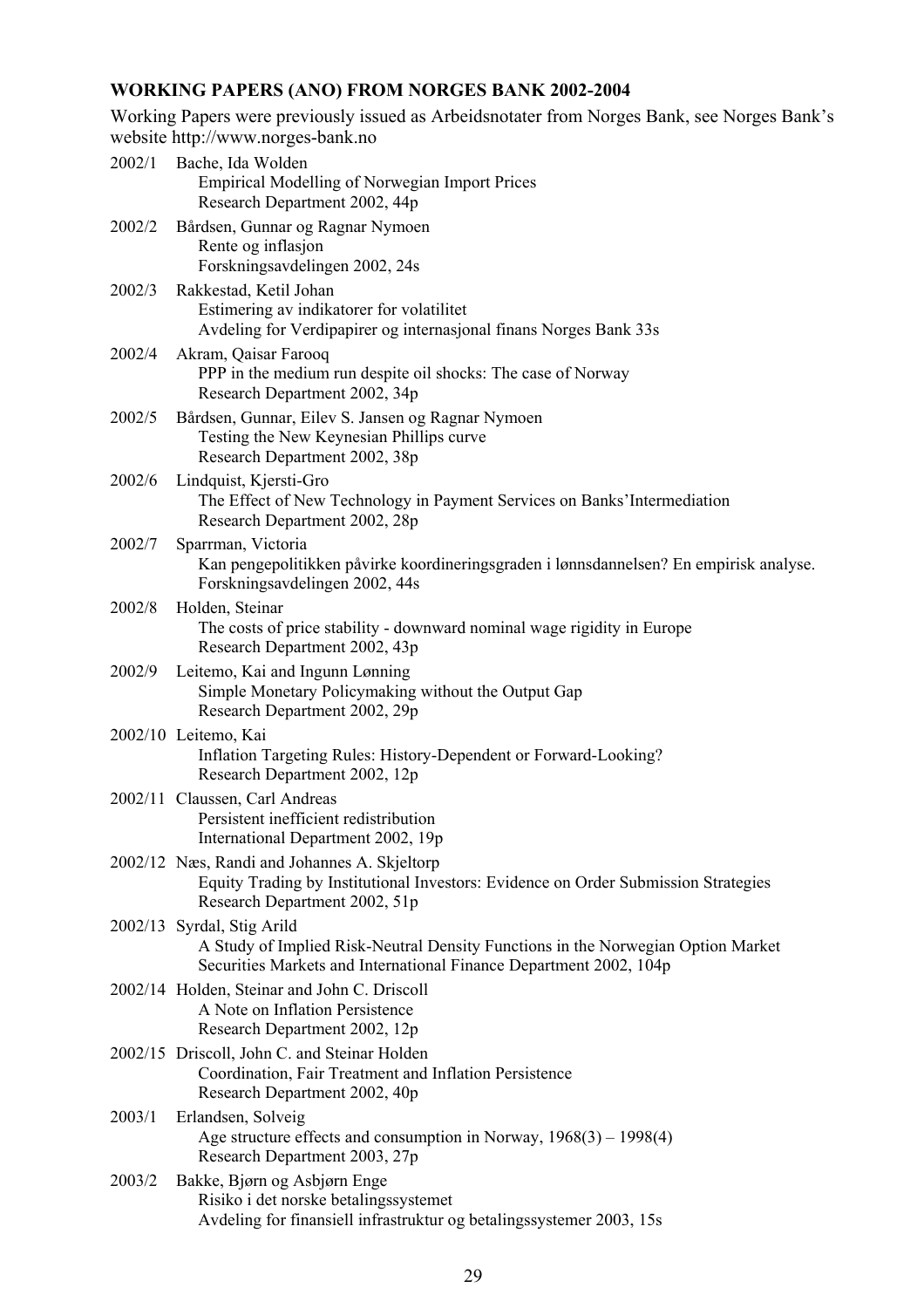| 2003/3 | Matsen, Egil and Ragnar Torvik<br><b>Optimal Dutch Disease</b><br>Research Department 2003, 26p                                                                                                                                          |
|--------|------------------------------------------------------------------------------------------------------------------------------------------------------------------------------------------------------------------------------------------|
| 2003/4 | Bache, Ida Wolden<br><b>Critical Realism and Econometrics</b><br>Research Department 2002, 18p                                                                                                                                           |
| 2003/5 | Humphrey, David B. and Bent Vale<br>Scale economies, bank mergers, and electronic payments: A spline function approach<br>Research Department 2003, 34p                                                                                  |
| 2003/6 | Moen, Harald<br>Nåverdien av statens investeringer i og støtte til norske banker<br>Avdeling for finansiell analyse og struktur 2003, 24s                                                                                                |
| 2003/7 | Bjønnes, Geir H., Dagfinn Rime and Haakon O.Aa. Solheim<br>Volume and volatility in the FX market: Does it matter who you are?<br>Research Department 2003, 24p                                                                          |
| 2003/8 | Gresvik, Olaf and Grete Øwre<br>Costs and Income in the Norwegian Payment System 2001. An application of the Activity<br><b>Based Costing framework</b><br>Financial Infrastructure and Payment Systems Department 2003, 51p             |
| 2003/9 | Næs, Randi and Johannes A. Skjeltorp<br>Volume Strategic Investor Behaviour and the Volume-Volatility Relation in Equity Markets<br>Research Department 2003, 43p                                                                        |
|        | 2003/10 Bjønnes, Geir Høidal and Dagfinn Rime<br>Dealer Behavior and Trading Systems in Foreign Exchange Markets<br>Research Department 2003, 32p                                                                                        |
|        | 2003/11 Lindquist, Kjersti-Gro<br>Banks' buffer capital: How important is risk<br>Research Department 2003, 31p                                                                                                                          |
| 2004/1 | Sveen, Tommy and Lutz Weinke<br>Pitfalls in the Modelling of Forward-Looking Price Setting and Investment Decisions<br>Research Department 2004, 27p                                                                                     |
| 2004/2 | Andreeva, Olga<br>Aggregate bankruptcy probabilities and their role in explaining banks' loan losses<br>Research Department 2004, 44p                                                                                                    |
| 2004/3 | Sveen, Tommy and Lutz Weinke<br>New Perspectives on Capital and Sticky Prices<br>Research Department 2004, 23p                                                                                                                           |
| 2004/4 | Bårdsen, Gunnar, Jurgen Doornik and Jan Tore Klovland<br>A European-type wage equation from an American-style labor market: Evidence from a<br>panel of Norwegian manufacturing industries in the 1930s<br>Research Department 2004, 22p |
| 2004/5 | Holden, Steinar and Fredrik Wulfsberg<br>Downward Nominal Wage Rigidity in Europe<br>Research Department 2004, 33p                                                                                                                       |
| 2004/6 | Næs, Randi<br>Ownership Structure and Stock Market Liquidity<br>Research Department 2004, 50p                                                                                                                                            |
| 2004/7 | Skjeltorp, Johannes A. and Bernt-Arne Ødegaard<br>The ownership structure of repurchasing firms<br>Research Department 2004, 54p                                                                                                         |
| 2004/8 | Skjeltorp, Johannes A.<br>The market impact and timing of open market share repurchases in Norway<br>Research Department 2004, 51p                                                                                                       |
| 2004/9 | Bowdler, Christopher and Eilev S. Jansen<br>Testing for a time-varying price-cost markup in the Euro area inflation process<br>Research Department 2004, 19p                                                                             |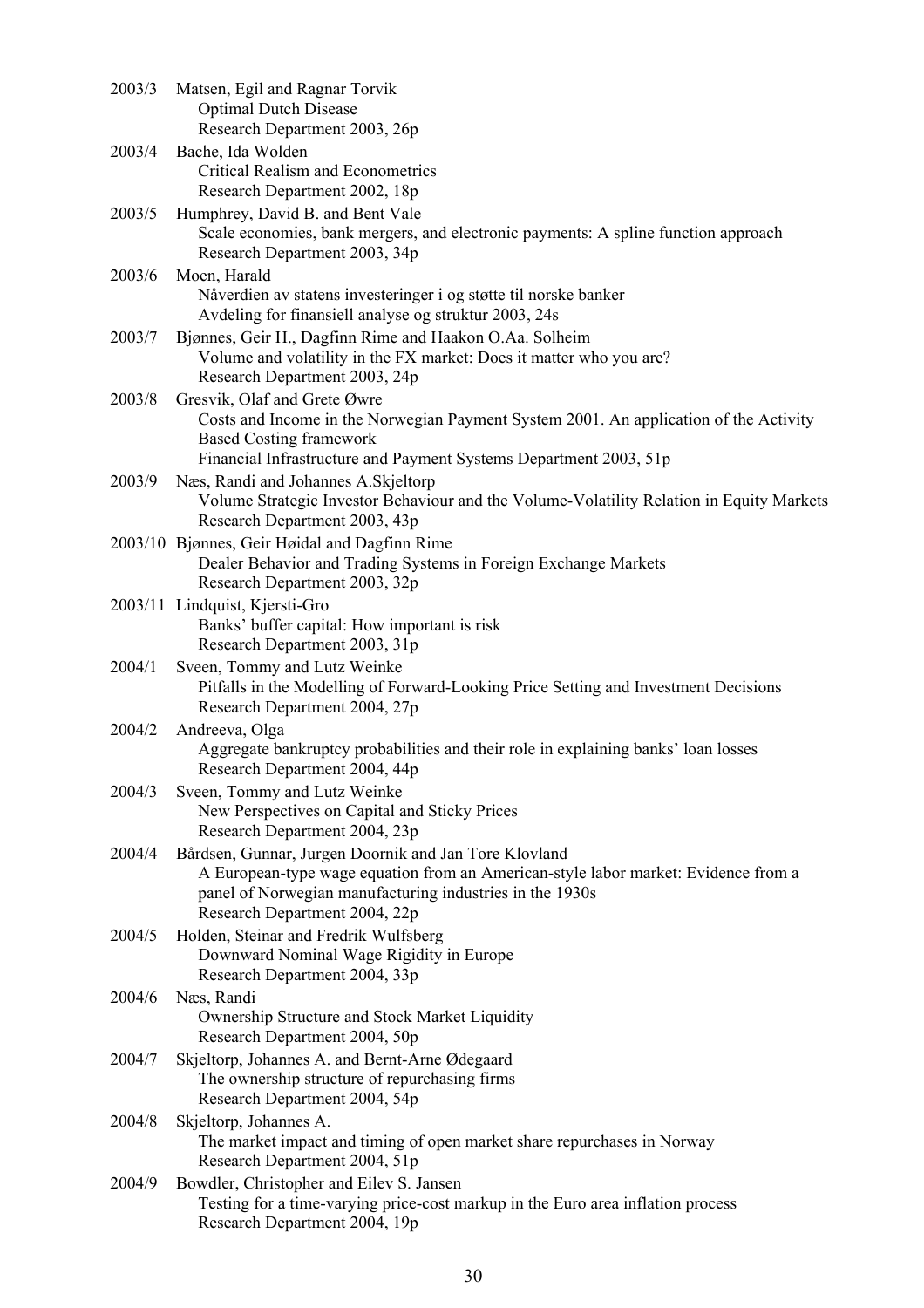| 2004/10 Eilev S. Jansen<br>Modelling inflation in the Euro Area<br>Research Department 2004, 49p                                                                                                                              |
|-------------------------------------------------------------------------------------------------------------------------------------------------------------------------------------------------------------------------------|
| 2004/11 Claudia M. Buch, John C. Driscoll, and Charlotte Østergaard<br>Cross-Border Diversification in Bank Asset Portfolios<br>Research Department 2004, 39p                                                                 |
| 2004/12 Tommy Sveen and Lutz Weinke<br>Firm-Specific Investment, Sticky Prices, and the Taylor Principle<br>Research Department 2004, 23p                                                                                     |
| 2004/13 Geir Høidal Bjønnes, Dagfinn Rime og Haakon O.Aa. Solheim<br>Liquidity provision in the overnight foreign exchange market<br>Research Department 2004, 33p                                                            |
| 2004/14 Steinar Holden<br>Wage formation under low inflation<br>Research Department 2004, 25p                                                                                                                                 |
| 2004/15 Roger Hammersland<br>Large T and small N: A three-step approach to the identification of cointegrating<br>relationships in time series models with a small cross-sectional dimension<br>Research Department 2004, 66p |
| 2004/16 Q. Farooq Akram<br>Oil wealth and real exchange rates: The FEER for Norway<br>Research Department 2004, 31p                                                                                                           |
| 2004/17 Q. Farooq Akram<br>En effisient handlingsregel for bruk av petroleumsinntekter<br>Forskningsavdelingen 2004, 40s                                                                                                      |
| 2004/18 Egil Matsen, Tommy Sveen and Ragnar Torvik<br>Savers, Spenders and Fiscal Policy in a Small Open Economy<br>Forskningsavdelingen 2004, 31s                                                                            |